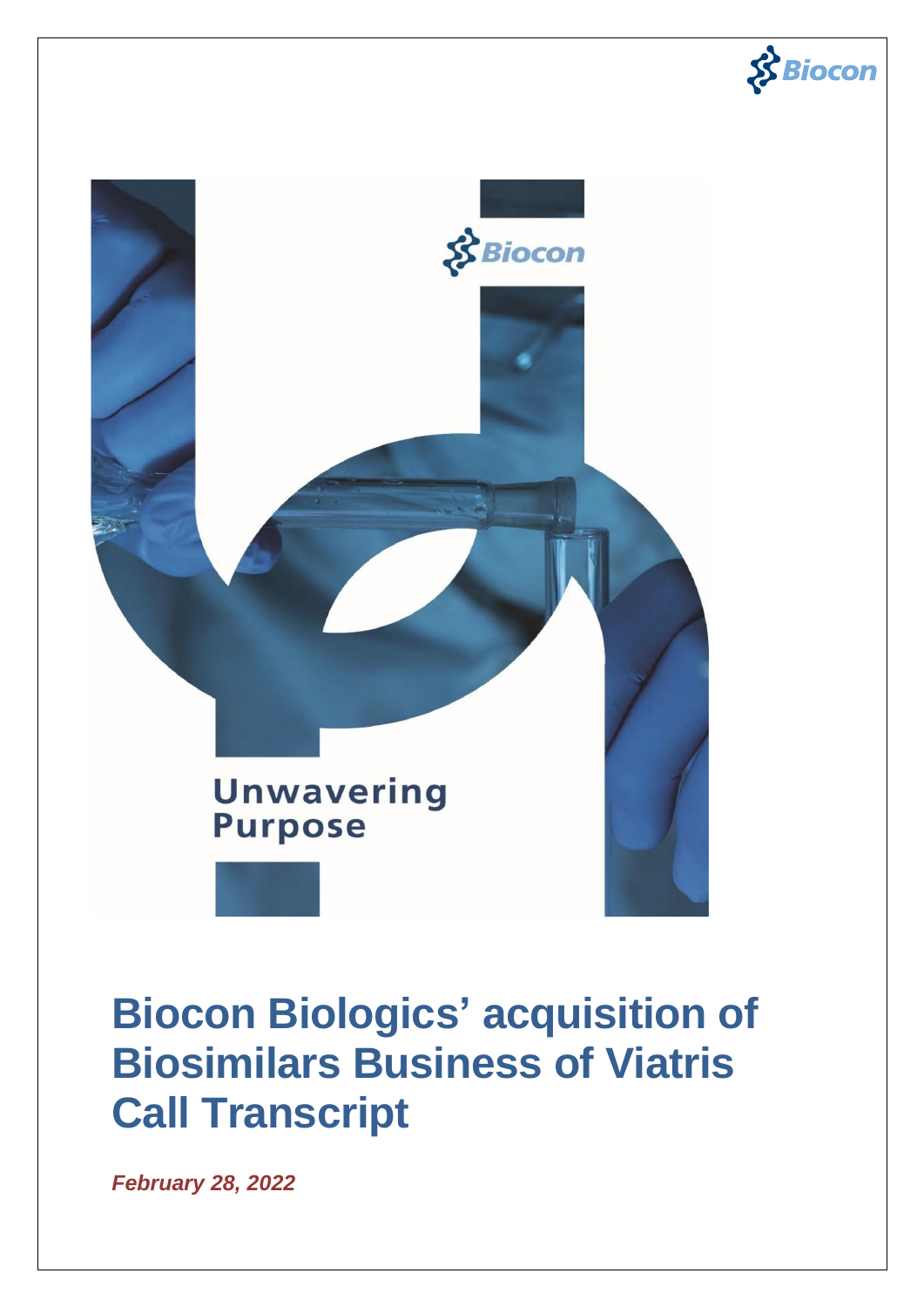

# Speakers and Participants from Biocon Limited and Biocon Biologics Limited

- **Dr. Kiran Mazumdar-Shaw**  *Executive Chairperson, Biocon Limited* Š
- $\vec{p}$ **Mr. Siddharth Mittal** – *CEO & Managing Director, Biocon Limited*
- 客 **Dr. Arun Chandavarkar** – *Managing Director, Biocon Biologics Limited*
- 求 **Mr. Indranil Sen** – *Chief Financial Officer, Biocon Limited*
- $\vec{p}$ **Mr. Shreehas Tambe** – *Deputy Chief Executive Officer, Biocon Biologics Limited*
- $\mathcal{B}$ **Mr. M.B. Chinappa** – *Chief Financial Officer, Biocon Biologics Limited*
- 凤 **Ms. Aishwarya Sitharam** – *Head - Investor Relations, Biocon Limited*
- **Mr. Nikunj Mall**  *Head - Investor Relations, Biocon Biologics Limited*  $\vec{S}$

# External Participants during Q&A session

- $\mathbf{S}$ **Damayanti Kerai** – *HSBC*
- ø **Surya Patra** – *Phillip Capital*
- Š **Nithya Balasubramanian** *– Sanford Bernstein*
- $\mathbf{S}$ **Shyam Srinivasan** – *Goldman Sachs*
- 求 **Sameer Baisiwala** – *Morgan Stanley*
- 客 **Prakash Agarwal** – *Axis Capital*
- y. **Tushar Manudhane –** *Motilal Oswal*
- $\mathbf{S}$ **Charulata Gaidhani** *– Dalal and Broacha*
- $\mathcal{R}$ **Harith Ahamed –** *Spark Capital*
- **Cyndrella Carvalho** *– Centrum*  $\mathbf{S}$
- 求 **Ankush Agarwal –** *Surge Capital*
- $\mathbf{S}$ **Yash Tanna –** *iThought Advisory*
- ś **Masira Vasanwala** *– FSSA Investment Managers*
- **Dhaval Bhalodia –** *Investor* ś
- 客 **Tarang Agarwal –** *Old Bridge Capital*
- **Bharat Sheth –** *Quest Investment Advisors Pvt Ltd*Š.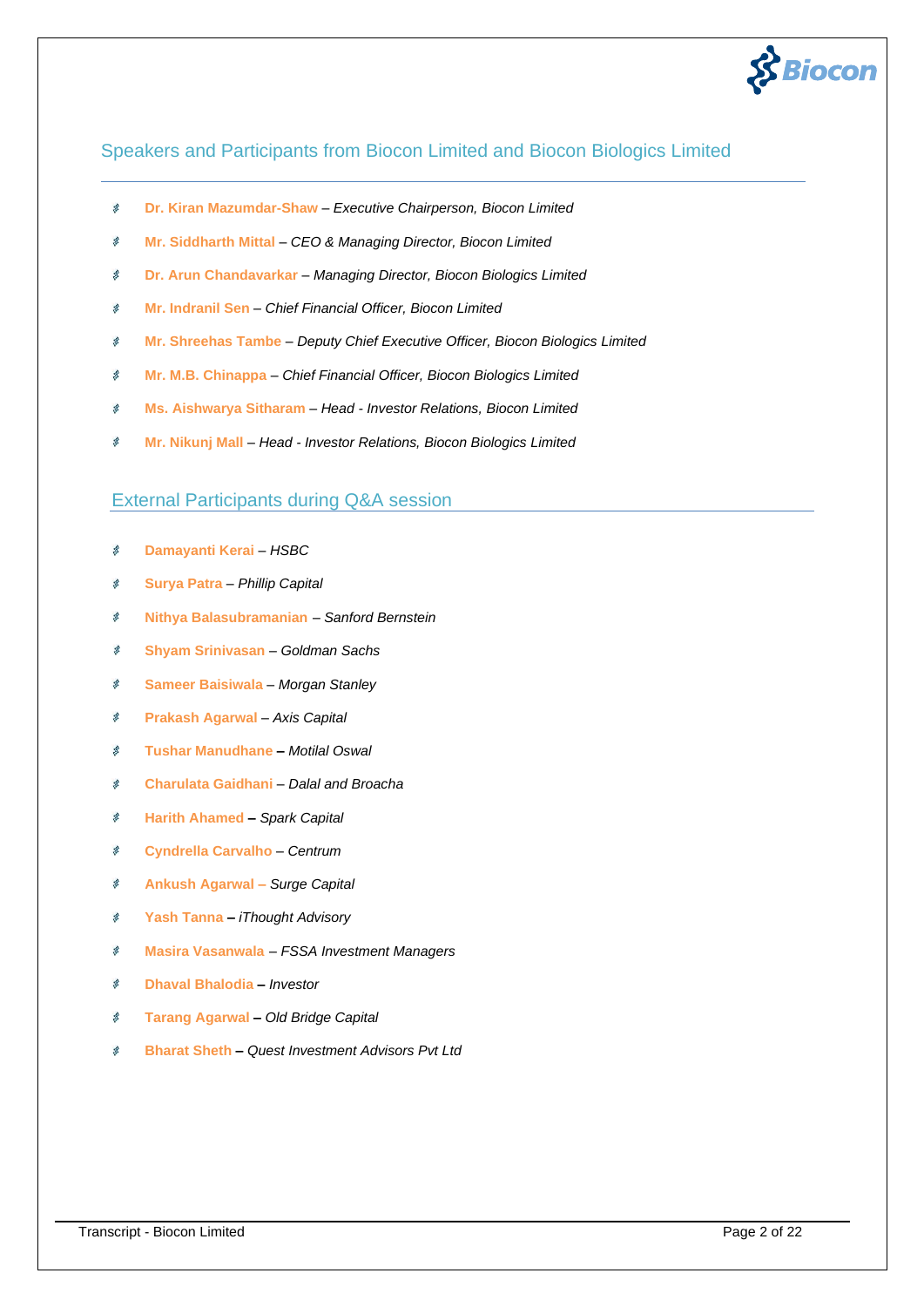

# Prepared Remarks Session

### *Aishwarya Sitharam:*

Good morning everyone. I am Aishwarya Sitharam from the Biocon Investor Relations team and I would like to welcome you to Biocon's Analyst and Investors call regarding recent announcement of the acquisition of the Viatris' Biosimilars business by Biocon Biologics. I would like to indicate that all participants will be in the listen-only mode, and there will be an opportunity for you to ask questions after the opening remarks conclude. Should you need to ask a question, please select the 'Raise Hand' option under the 'Reactions' tab of your Zoom application. We will call out your name and unmute your line to enable you to ask the question. While asking, please begin with your name and your organization. Please note that we will not be monitoring any questions on the chat box, but you can raise any technical concerns that you may be facing for our support team to help. I would also like to bring to your attention that this conference is being recorded.

To discuss the recent acquisition, we have with us today with us the Biocon leadership team comprising of Dr. Kiran Mazumdar-Shaw, our Executive Chairperson and other senior management colleagues.

I would like to take this opportunity to also remind everyone about 'Safe Harbor'. Today's discussion may be forward looking in nature, based on the management's current beliefs and expectations. It must be viewed in concurrence with the risks that our business faces that could cause our future results, performance, or achievements to differ significantly from what is expressed or implied by such forward looking statements. At the end of this call, if you need any further information, or if you need any clarifications, please get in touch with Nikunj or me.

Now, I would like to turn the call over to Dr. Kiran Mazumdar-Shaw. Over to you, Ma'am.

#### *Kiran Mazumdar Shaw:*

Good morning, everyone, thank you for accommodating this video conference at such short notice. I'm absolutely excited to share the breaking news of Biocon Biologics' acquisition of the Viatris' Biosimilars business and very keen to provide you with some key insights of the deal.

Today happens to be National Science Day and as a science led company, I do believe this is an auspicious day on which to announce this big news. Let me start by reflecting on Biocon's journey over the last four decades. Since its foundation in 1978, we have witnessed a transformational event every decade, enabling us to expand our business and unlock value across segments. However, if I were to point to two key inflection points, I would say the first was in 1998 when we bought out Unilever's stake in Biocon to truly become an independent company and chart our own future. And the second is certainly today, as we script a new path at Biocon Biologics as a vertically integrated, world leading biosimilars enterprise both in terms of size and portfolio. Throughout our eventful journey, we have been creating new business opportunities and reinventing our businesses to spur our pioneering spirit. From our founding business of enzymes, we have moved to research services at Syngene, fermentation-based biopharmaceuticals at Biocon and biosimilars at Biocon Biologics.

Our hallmarks of value unlocking for our shareholders began in 1989 when Unilever bought out our VC investors at a 4x multiple. In 2004, Biocon became the first biotech company to be publicly listed in India crossing the \$1 billion mark on the first day of its listing. In 2007, we unlocked the value in our enzymes business through its sale to Novozymes at a very rich multiple, providing us the capital to fuel our biopharmaceutical business. We also witnessed a very successful IPO of Syngene in 2015 with a \$1 billion listing, thereby creating accretive value for our shareholders.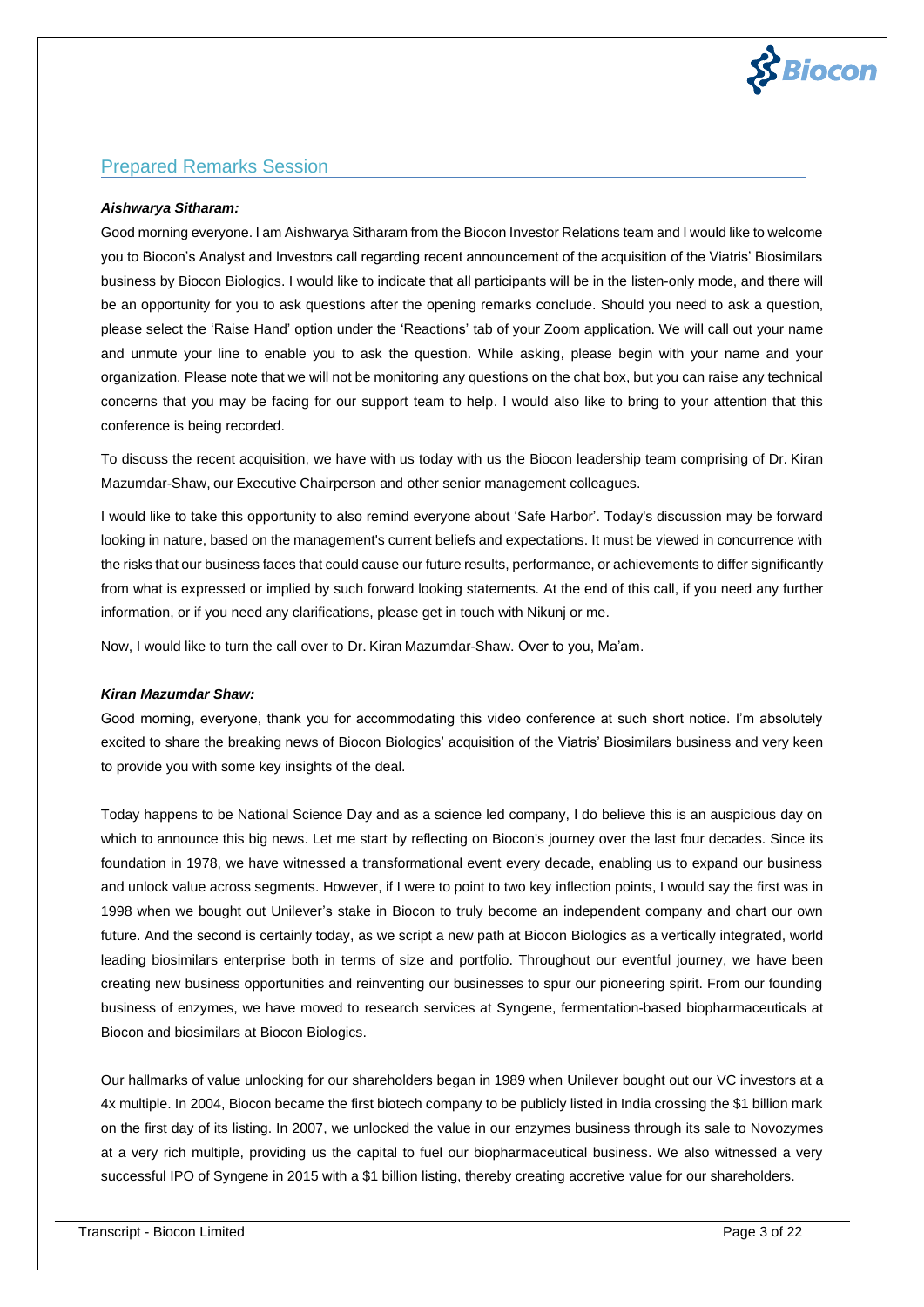

Our biosimilars partnership with Viatris' has been an incredible journey wherein we embarked on a path which was unchartered, given that the biosimilar regulatory pathway was not even formed in most markets. Despite this, we were able to achieve many firsts in the biosimilars space setting new benchmarks for the industry. The complimentary investments made by both the companies in R&D manufacturing and commercialization ahead of its peers has allowed us to develop strong know-how in each of these verticals. We are ready to advance our biosimilars journey to the next level, and this acquisition of Viatris' biosimilars business is an important step to create a leading fully integrated global biosimilars company setting us up for the next decade of value creation for all our shareholders.

We have consistently focused on the importance of vertical integration in the biosimilars industry to be both agile and competitive. Thus far, we relied on the complementary capabilities of Viatris and Biocon Biologics to provide vertical integration. This acquisition now enables a standalone vertically integrated structure and fills the gaps in our missing capabilities in developed markets, especially around supply chain and commercialization. Our long-standing relationship with Viatris, positions us well to seamlessly and rapidly integrate and thereby maximize value from this transaction. Additionally, it accelerates our readiness for the next wave of biosimilars under development.

Viatris' biosimilars business comprises of its rights in Biocon Biologics partnered programs, it's in-licensed assets of Adalimumab and Etanercept and its advanced development program – biosimilar Aflibercept or Eylea. Post closure of the deal, Biocon Biologics will realize the full revenue and associated profits from its partner products. This is a step up from its existing arrangement of realizing a smaller fraction of the economic benefit. Biocon Biologics has estimated the Viatris' biosimilars business to generate approximately \$1.1 billion in revenue and an EBITDA of about \$250 million in CY2023. The deal will expand Biocon Biologics' EBITDA base and strengthen its overall financials enabling investments for a long-term sustained growth.

The business will come with a robust commercial team, including relevant field force, account managers and sales support functions in the developed markets of North America, Europe, Japan, Australia, New Zealand and of course, several emerging markets that Viatris' supplies biosimilars to. Along with this comes supply chain and regulatory capabilities in developed markets, which will also contribute to this deal. We are looking forward to the launch of biosimilar Bevacizumab, Aspart, and Adalimumab in the US, driving near-term growth. We also have the option to acquire Viatris' rights in its biosimilars Aflibercept, which is an advanced asset and has the status of 'first to file' with the potential of being first to market. To ensure a seamless transition and continued service to patients and customers, we will enter into a transition service agreement with Viatris for an expected 2-year period, encompassing commercialization and other services at a cost, plus \$44 million per annum payment.

Now let me turn to the financial consideration of this deal.

Viatris will receive an upfront cash consideration of \$2 billion on closing of the transaction, to which there will be an adjustment of \$50 million on account of certain capex-related funding. Upon closing of the transaction, Biocon Biologics will issue 1 billion of compulsory convertible preference shares to Viatris equivalent to a fully diluted equity stake of at least 12.9% with a cap to the total number of shares being issued. There is additional deferred consideration of \$335 million due in FY25 of which \$175 million is linked to the option to acquire biosimilar Aflibercept. Viatris will designate Rajeev Malik to serve on the Biocon Biologics' board.

Turning to financing the acquisition, the cash payment of \$2 billion will be funded through a combination of equity infusion and debt. We have already received commitments of \$800 million of equity investments and \$1.8 billion of debt financing, allowing us to comfortably fund the transaction. The quantum of debt to be used this transaction will be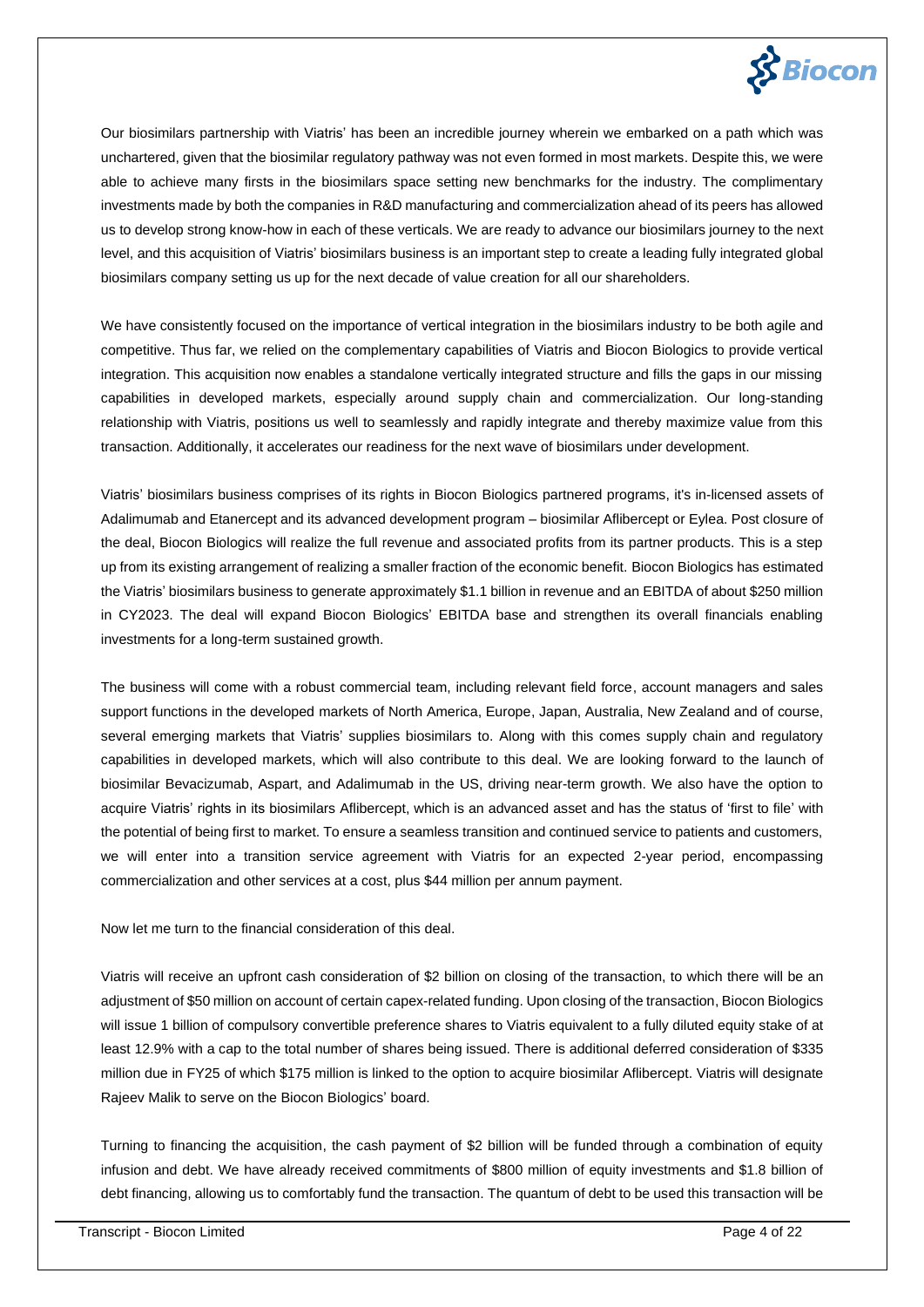

determined between signing and closing. The future considerations will be primarily funded from the cash generated in the business. The debt assumed in this transaction will be supported by larger EBITDA base, a combination of Biocon Biologics, Viatris and vaccines income streams and future equity infusions in Biocon Biologics. Merging the Viatris' business with Biocon Biologics accelerates the build out of our commercial capabilities in developed markets in order to become a strong global brand. Vertical integration will drive operational efficiencies and business agility thereby underpinning cost competitiveness.

We have a portfolio of 20 biosimilars to back the fully integrated business model. Full ownership of the assets partnered with Viatris significantly strengthens our business. We will have higher economic interest in some of our near-term growth drivers, which include biosimilar Bevacizumab, Aspart and, of course Adalimumab in the US, the vaccines alliance with Serum Institute will supplement our revenue and profitability imminently. Viatris' biosimilars Aflibercept will augment our two undisclosed programs shortly entering the clinic. The three programs have combined originator revenue of about \$20 billion annually. The long-term growth drivers will be further strengthened by the acquisition of full rights to biosimilars Pertuzumab and Glargine 300 IU.

Finally, I do believe that we are building an organization, for the future, for the next decade. We are confident that this deal will drive immense value for our shareholders and patients globally as

- We create one of the world's leading and largest fully integrated biosimilars company taking our products from lab to market globally
- Solidify our commercial presence in global markets
- Build a comprehensive portfolio of biosimilars and vaccines
- Continue to further expand our global manufacturing capacity
- We have an experienced management team that will focus on strong execution capabilities, and
- We will build an organization with strong financials enabling long term sustained growth

We are indeed pleased with the outcome of our long-standing relationship with Viatris and as we build the organization for the next decade we are confident to be creating value for all our stakeholders, underpinned by this deal.

With this, I will now open it up for questions.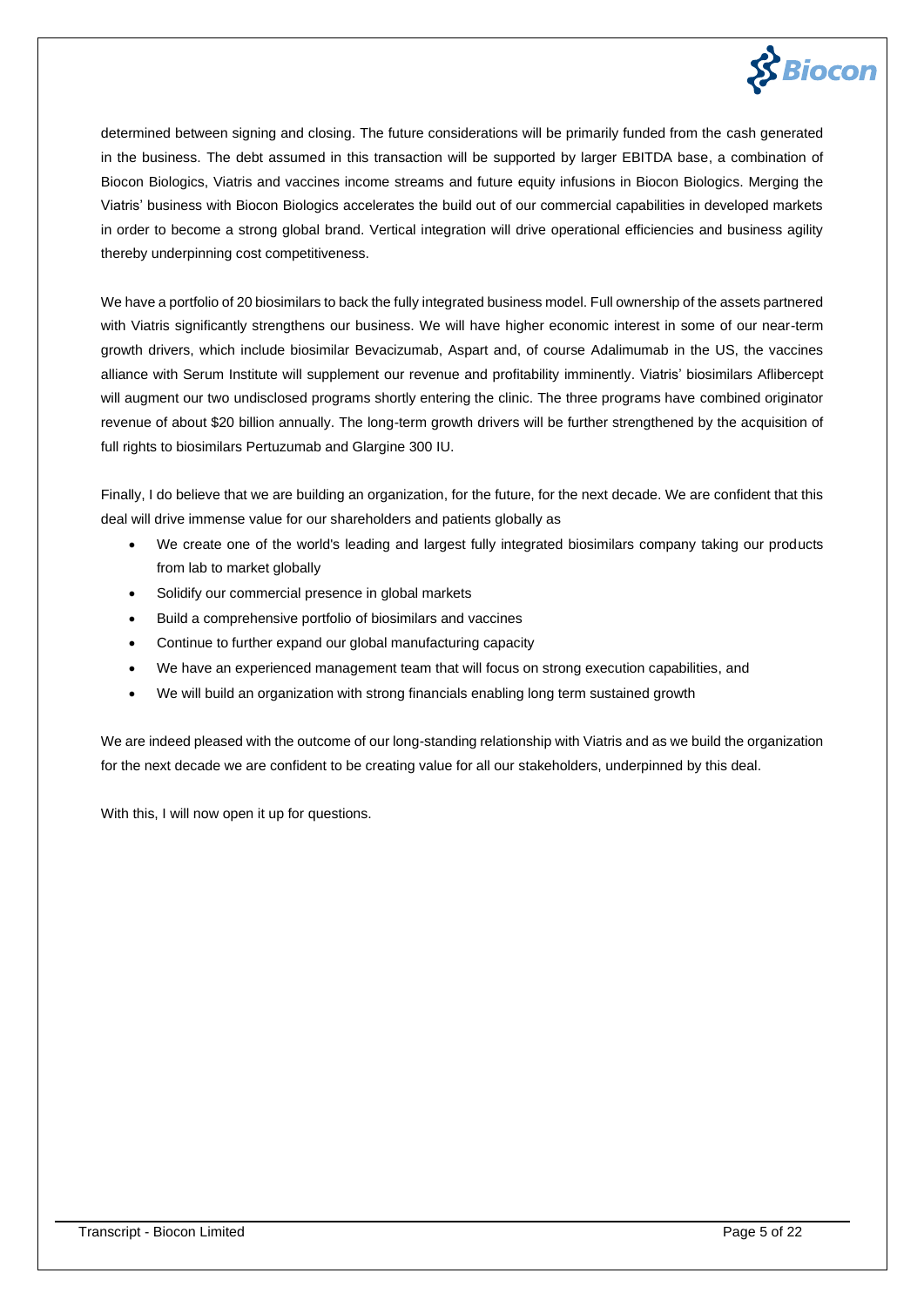

| Nikunj Mall:         | Thank you ma'am. As we can wait for the questions queue up, I'd like to remind everyone,<br>you can ask questions by using the 'Raise hand' option in your Zoom application. We<br>request you to ask two questions at a time and get back in the queue so that everyone<br>has an opportunity to ask the question. The first question is from a Damayanti Kerai from<br>HSBC.                                                                                                                                                                                                                                                                                                                                                                                                                                                       |
|----------------------|--------------------------------------------------------------------------------------------------------------------------------------------------------------------------------------------------------------------------------------------------------------------------------------------------------------------------------------------------------------------------------------------------------------------------------------------------------------------------------------------------------------------------------------------------------------------------------------------------------------------------------------------------------------------------------------------------------------------------------------------------------------------------------------------------------------------------------------|
| Damayanti Kerai:     | Hi good morning, I'm Damayanti from HSBC Securities and thanks a lot for giving this<br>opportunity and congratulations on this deal. So, ma'am my first question is in terms of<br>incremental pipeline addition, I'm surprised that Eylea is not part of in-license portfolio,<br>rather we have an option to acquire it later. So, what was the thought process behind it,<br>because if we look at other incremental product, including Botox most are in early stage<br>of development, which might come three years or later in market. So, in my very broad<br>understanding in terms of the gain which will be immediately seen from the deal is not<br>more on the product addition, but more on the commercial infrastructure which you<br>highlighted. Can you give your thoughts here on Eylea and some of other points? |
| Kiran Mazumdar Shaw: | I will start by saying that Eylea is very much a part of this transaction, but I will defer to<br>Arun to give you more responses to the rest of your questions.                                                                                                                                                                                                                                                                                                                                                                                                                                                                                                                                                                                                                                                                     |
| Arun Chandavarkar:   | So Damayanti as Kiran mentioned, we do have an option to acquire Aflibercept as part<br>of this transaction, and the reason it is not acquired today but it's structured as an option,<br>because there are certain elements of due diligence, that we need to complete over the<br>next month or so as to evaluate this asset. Because some of the confidential data that<br>Viatris has, as part of this asset will be shared with us only post signing of the deal. So<br>going forward now, we will have access to certain data which we will assess and we have<br>no reason to believe that the data will not justify us proceeding with the acquisition.                                                                                                                                                                      |
| Damayanti Kerai:     | So Arun, yes, I agree, Eylea will be part of our portfolio, but it will commit incremental<br>payment around \$175 million which you indicated. So I think we will wait for your deal<br>signing and then this product to come on, because other products, if I look in the nine<br>month presentation, as I mentioned mostly are in early stage of development and these<br>product may not be.                                                                                                                                                                                                                                                                                                                                                                                                                                     |
| Kiran Mazumdar Shaw: | Damayanti, I just want to interrupt you I think you're missing out on a huge opportunity of<br>Adalimumab.                                                                                                                                                                                                                                                                                                                                                                                                                                                                                                                                                                                                                                                                                                                           |
| Damayanti Kerai:     | Ma'am, but that was already part of our portfolio even if this deal hasn't gone through,<br>right?                                                                                                                                                                                                                                                                                                                                                                                                                                                                                                                                                                                                                                                                                                                                   |
| Kiran Mazumdar Shaw: | But, as I explained Aflibercept is very much part of this deal and, as Arun mentioned it is<br>a question of just a short time before we exercise our option.                                                                                                                                                                                                                                                                                                                                                                                                                                                                                                                                                                                                                                                                        |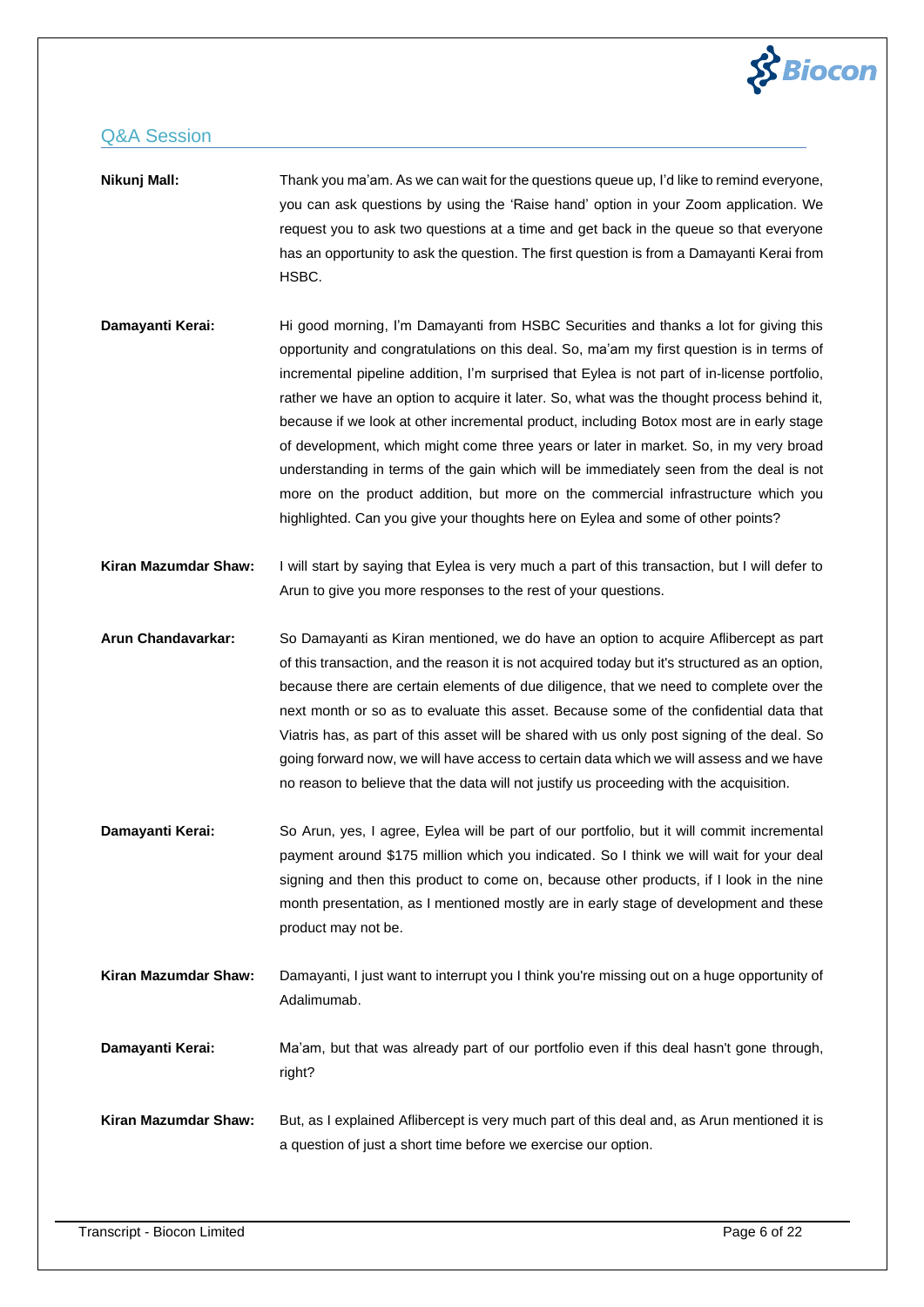

| Damayanti Kerai:     | Okay ma'am. My last question will be on the cost or the initial cost which we will be adding<br>on to our books, because of this deal. So, if I look at the numbers disclosed Viatris'<br>biosimilars EBITDA margins were somewhere in 22-23% compared to 30% plus margin<br>for Biocon. So due to this should we expect dilution in profitability in near term? |
|----------------------|------------------------------------------------------------------------------------------------------------------------------------------------------------------------------------------------------------------------------------------------------------------------------------------------------------------------------------------------------------------|
| Kiran Mazumdar Shaw: | No, I think, if you look at the combined revenue and EBITDA base that we're looking at I<br>don't think we will expect the dilution of this at the Biocon Biologics level.                                                                                                                                                                                       |

**Damayanti Kerai:** So, ma'am 30% margin is still doable after we get Viatris' assets on board?

- **Kiran Mazumdar Shaw:** Well, we look at core EBITDA margins of around 30-35% which we still believe we can sustain.
- **Damayanti Kerai:** Okay, thank you I'll get back in the queue.

**Nikunj Mall:** Thanks, Damayanti. Next question is Surya Patra from Phillip capital.

- **Surya Patra:** Congratulations for the great deal. My first question on the let's say the portfolio and all that we have mentioned, the kind of asset that we are acquiring from Viatris, through this transaction. So, we have talked about all asset and rights that Viatris has on biosimilars that would be acquired, so here are we considering even the portfolio what they had inlicensed from Momenta for biosimilars? If that is so than think that is around, 15 more products that were there. So, whether that is part of the deal, or it is outside of that deal because sure the Fujifilm and Lupin kind of alliance, all that is there, but there is no mention about Momenta.
- **Arun Chandavarkar:** So, let me answer the question in two parts. Your question in terms of what exactly are we are acquiring. So you're right that we are acquiring a greater economic interest in our current partnership, so the big part of this all is, one is the new assets which are not currently part of our portfolio which, as you know, biosimilar Aflibercept is one of them. You're right that historically when Viatris signed the partnership with Momenta, there was a portfolio of assets, but what is the most promising asset in that portfolio in our view, is biosimilar Aflibercept, as you know it represents an \$8 billion opportunity in terms of innovator sales. Viatris has a first to file position and we believe that first to file position may translate into a first to launch position, and that is the value that we are ascribing to the biosimilar Aflibercept asset. But if you look at the entire transaction it's not only done for the sake of the biosimilar Aflibercept asset, so it is done to get the entire profit and revenues that up until now Viatris' was booking in terms of our collaboration agreement. It also gives us the commercial infrastructure globally, that Viatris' has created to sell biosimilars and this commercial infrastructure in the near term will service the collaboration assets that are in market, but this commercial infrastructure will also be leveraged going forward once the integration is complete to drive our commercial engine for our future pipeline itself. So, you know that we have a long pipeline of 20 biosimilars and only about half of them were partnered with the Viatris and other partners. So, if you really look at it from the opportunity that we have, to commercialize a future pipeline this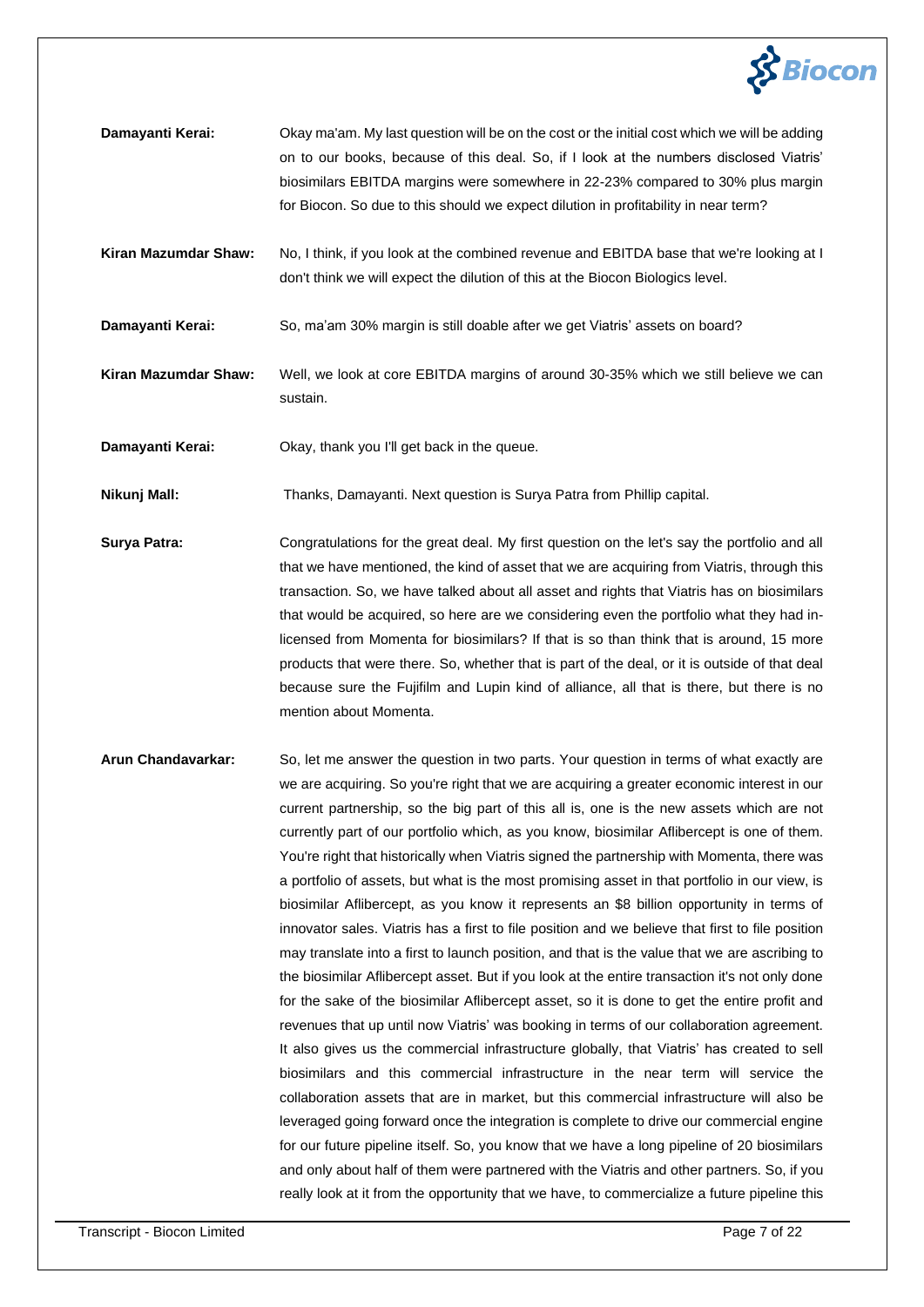

provides the commercial foundation for that opportunity, as well. So there is much more to this acquisition than just the biosimilar Aflibercept. On top of this, we have a two year transition services agreement with Viatris which Kiran talked about in her opening comments and this transition services agreement for up to two years is again an important part of the collaboration, because it gives us that two year window to basically transition and integrate the commercial services and other support services that Viatris currently executes in the developed countries. So, that headroom also provides us what I would call like a smooth transition and allow us to hit the ground running say within two years. There are multiple aspects to the deal that are value accretive to us.

- **Surya Patra:** Sir thank you for that detailed explanation, but a related question again. So, I think the key thing that is getting obviously added through this acquisition is the commercial footprint across the world, more importantly, regulated market and also very few or tough market like China also possibly. We were excited about this Upjohn acquisition or merger and the commercial capability that added to the overall alliance Biocon Viatris Pfizer and all that. So, if you can give some more clarity about the commercial strength that we are adding across the board.
- **Arun Chandavarkar:** Sure, I'll answer it in two parts. As far as we're concerned, we are looking at a commercial infrastructure to support the biosimilars business. You know your allusion to Upjohn is not extremely relevant to this transaction, because the Upjohn infrastructure to my understanding was to support the Upjohn products which are established products of the erstwhile Pfizer entity. Whereas, if you look at the biosimilars infrastructure that Viatris has created in some markets, they have created a dedicated infrastructure to support their biosimilars ventures. In some markets currently it's a shared infrastructure which is shared between their biosimilars and small molecule business and other established products. So over the next two years there will be a clear segregation of this infrastructure that supports the biosimilars business and it's only that part of the commercial infrastructure that's supporting the biosimilars business that will transition and migrate to Biocon Biologics. And this is global, this is US, Europe, other advanced markets and select emerging markets as well.

**Nikunj Mall:** Thanks Surya. I think we will move on to the next question, and if you have further questions please get in the queue. Next question is from Dhaval Bhalodia.

**Dhaval Bhalodia:** Hello good morning myself its Dhaval Bhalodia, I'm from the US. I have a question regarding the overall current competition in the US market. So how we will overcome the challenge of competing against the innovator which have long-term customer relationships. And even in the biosimilars market if we see the biosimilars product from the Amgen and the Pfizer has the highest market share and smaller company like us will have a very tough time competing against them and gaining the market share. So, what will be our long-term strategy, since we are in the driving seat now for the commercialization front?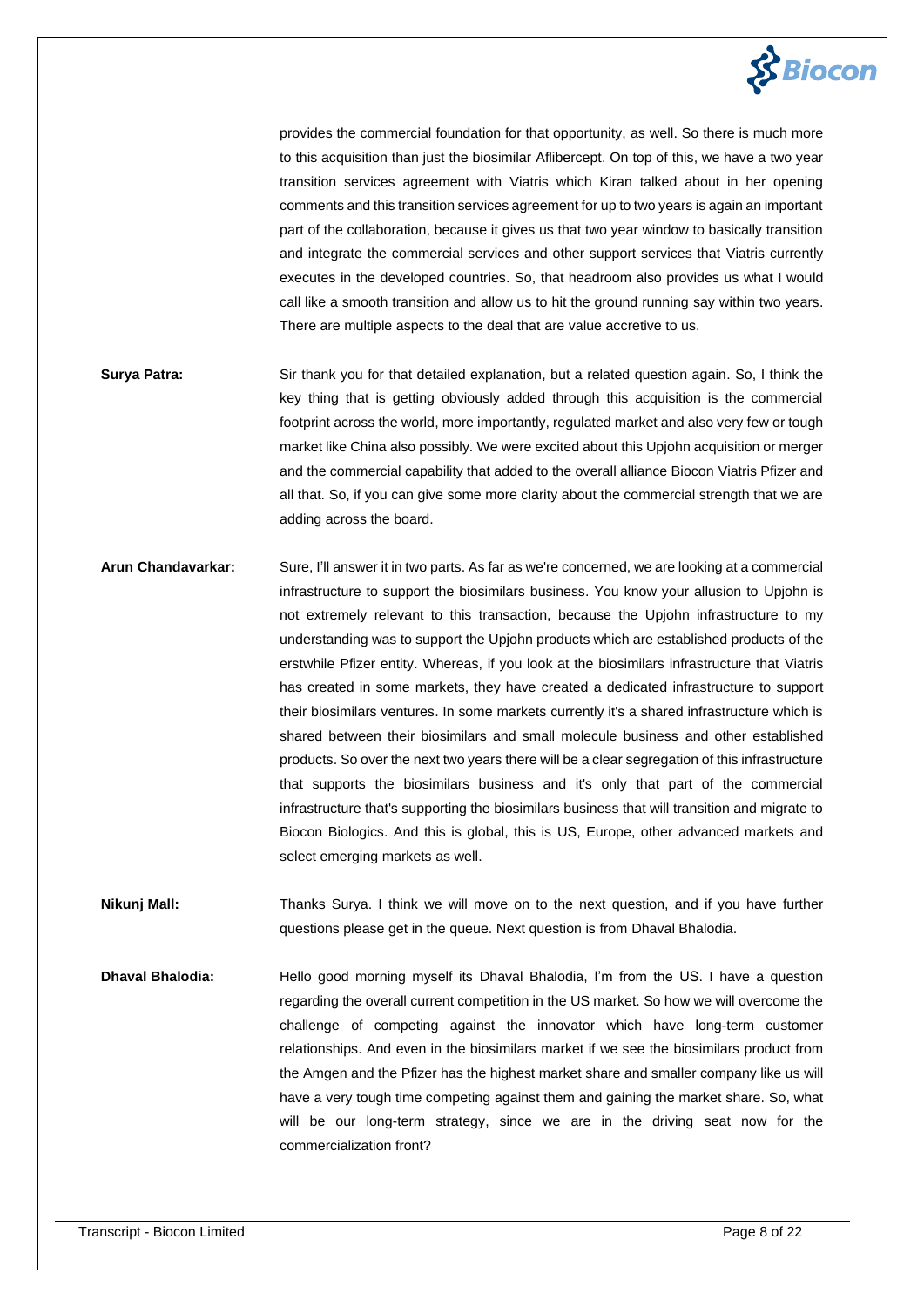

**Arun Chandavarkar:** So, if you look at a commercial infrastructure, even though, as you said, I think Kiran in her opening comments displayed a slide, which talked about the complementarity of capabilities. You're right that Biocon Biologics as of today lack that direct presence in advanced markets of the US and Europe and we were partnered with Viatris. As part of this transaction, I've already mentioned that the experienced commercial infrastructure in place at Viatris would transition over to Biocon Biologics, so we don't need to create organically an commercial infrastructure and we will be able to leverage Viatris' commercial infrastructure. I also mentioned that there is a two-year transition period to come up with these kinds of commercial strategic plans that you are talking about in terms of how we drive our future growth collectively. You're right that going forward Biocon will be taking the commercial decisions once we are at the end of the transition services period. But that two-year headroom is we believe more than adequate time for us to get comfortable driving the advanced markets. We have also been, as you know, hiring senior leadership, in the US. We've already announced some time ago about hiring Matthew Erick as our Chief Commercial Officer in Advanced Markets, who has a great deal of experience, for example driving biosimilars business in the US market. You have already seen, for example, the success we've had with that interchangeable Glargine where in a very short period of time the interchangeable status and the preferred status on formularies have increased market share significantly. So, there will be such commercial opportunity I cannot of course past spell out each of our strategic commercial initiatives for competitive reasons. I mean the whole idea of doing this deal is to drive the commercial success in advanced markets on top of the success that we've already currently enjoying in many emerging markets.

# **Kiran Mazumdar Shaw:** I would also like to add to that Mr. Bhalodia by saying that the adoption of biosimilars in these developed markets is really increasing and rising very rapidly. I think, from a point of view of healthcare spends, biosimilars are going to be a very important component of the drug spends in advance markets. And, if you see the adoption of biosimilars and generic medicines in the advanced markets, we believe that we will be a very significant player in these two segments, and I therefore believe that your concerns around innovators/brands is not going to be relevant in the short to medium term as these brands loose patent protection and we're clearly seeing that biosimilars are really gaining a lot of traction in terms of adoption both in USA and Europe.

**Dhaval Bhalodia:** Yes, you are absolutely right, and I am just proud to say I'm a Biocon shareholder for last 10 years and I'm in the pharmaceutical field as well. So, you are absolutely right, but my main question about the biosimilars portfolio like Pfizer has biosimilars portfolio, Amgen has a biosimilars portfolio. So their product has a higher market share compared to other smaller companies, including the Viatris' has a very smaller market share compared to the Amgen biosimilars portfolio or Pfizer biosimilars portfolio. My main concern is around that.

# **Kiran Mazumdar Shaw:** I don't think we should go by current market share. I'm sure we have the capabilities and the potential of really being a significant player in this business.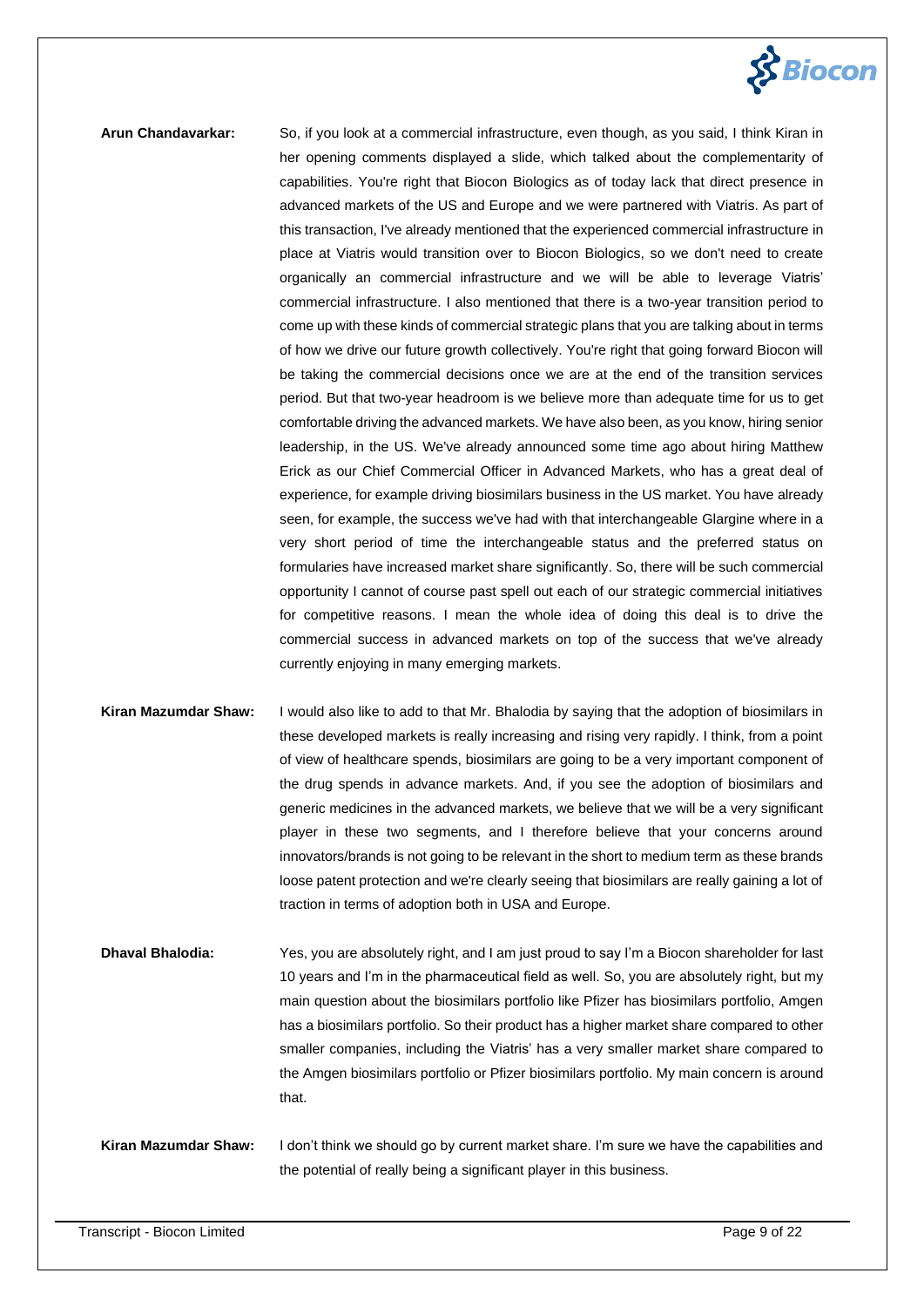

**Dhaval Bhalodia:** Okay, so that's all from my side, thank you so much.

**Nikunj Mall:** Thank you Dhaval. The next question is from Nithya Balasubramanian from Bernstein.

- **Nithya Balasubramanian:** Thank you for the opportunity, just a clarity required on the commercial infrastructure that you're getting from Mylan. I'm assuming this will include the entire diabetes, oncology and immunology infrastructure. And if yes, given that Mylan seems to be retaining options for some of the biosimilars like Orencia and Botox that they've spoken about. Will Mylan be competing with the Biocon let's say in immunology, for example, because Orencia is also immunology?
- **Arun Chandavarkar:** Nithya I don't believe that Viatris' will be competing with us on the biosimilars franchise for the next few years.

**Nithya Balasubramanian:** Got it and is my first assumption correct you're getting the entire diabetes, oncology and immunology infrastructure?

**Arun Chandavarkar:** Whatever infrastructure relevant for our partner programs, you know across oncology, diabetes and autoimmune diseases will transition to Biocon Biologics.

**Nithya Balasubramanian:** Understood. You have talked to us about the CY23 numbers, can you also let us know what the trailing 12 months numbers were for revenue and EBITDA for the acquired business?

**Arun Chandavarkar:** I just want to clarify that the CY23 numbers are our estimates of Viatris' business. Chinni would you have any color, on the other question?

**Chinappa M B:** I'm not sure.

**Kiran Mazumdar Shaw:** There is a forecast of I think she's talking about 2022 numbers, so I think the 2022 numbers.

**Nithya Balasubramanian:** I think we have seen the CY23 numbers on your slides, my question is, can you tell us the trailing so CY2021 numbers. So, trailing revenues and EBITDA of the acquired business.

**Chinappa M B:** I'm not sure whether we can reveal it because Viatris' is announcing that today morning along with the Q4 and full year result 2021 numbers. I'm not sure whether we can reveal that to you at this stage.

**Nithya Balasubramanian:** Alright. Thank you so much.

**Nikunj Mall:** Thanks, Nithya. The next question is from Ankush Agrawal from Surge Capital.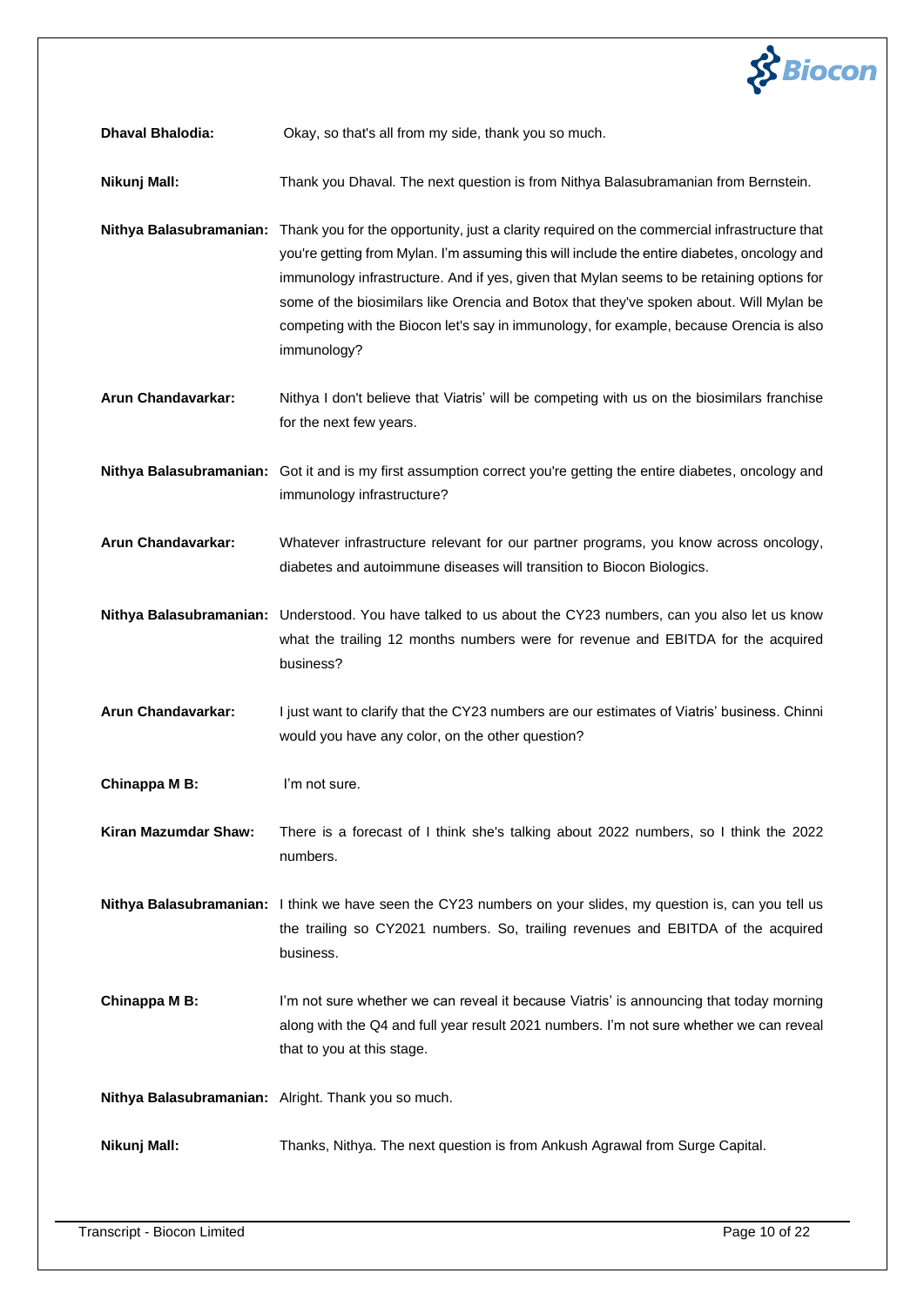

- **Ankush Agrawal:** Kiran ma'am just a clarification, post this transaction like the issuance of preference share to Viatris and our equity infusion of around \$800 million, how much would Biocon hold in Biocon Biologics?
- **Kiran Mazumdar Shaw:** We estimate that Biocon shareholding after or this transaction is complete will be around 65% i.e., roughly two third.
- **Ankush Agrawal:** On the commercialization, till now in our case that was the weakest link compared to R&D and manufacturing footprint that we have. Based on what we have shaped till now it would be Viatris' that would be engaging on the commercialization for next two years. But till now with 65-70% of the interest in this assets, we have seen how the commercialization was there now, given that they don't have any specific interest, apart from the cost plus current \$44 million that you're going to give them for the next two years. Don't you think that interest is not aligned for Viatris' to push the commercialization that much?
- **Kiran Mazumdar Shaw:** I think there's a lot of compelling interest for them to partner us and extend this collaboration, because they will have an equity stake in the company, they have a board representative on this company, and I think the plan is that we will continue to work together to basically grow this business. So, I don't think that, the next two years are going to be extremely important for both partners.
- **Ankush Agrawal:** That gives the clarification. And is there any kind of non-compete that we will have with Viatris' if you can highlight?
- **Kiran Mazumdar Shaw:** There is as Arun just alluded to, there is a non-compete for a few years. So, we do not expect any competition from the Viatris.
- **Ankush Agrawal:** So is this blanket non-compete for the Biologics front or across some specific therapeutic areas?
- **Kiran Mazumdar Shaw:** Biosimilars.
- **Ankush Agrawal:** Okay, that was very helpful. Thank you.
- **Nikunj Mall:** Thanks, Ankush. The next question is from Shyam Srinivasan from Goldman Sachs.
- **Shyam Srinivasan:** Hi good morning and thank you for taking my question. Just the first one is on the valuations that we have paid. Just doing very simple math just dividing \$3.3b by \$200 million is 16.7x. Mylan or Viatris does not trade at that, it trades at 6x. So understand, they may have their macro issues but what are some of the considerations for us to pay higher relative to where some of these assets are trading?
- **Kiran Mazumdar Shaw:** We believe that this is a very fair value that we're paying for the kind of business we are acquiring and we believe that obviously the multiples reflected in Viatris' business was at a different level, but we believe that at this level we are still extremely value accretive in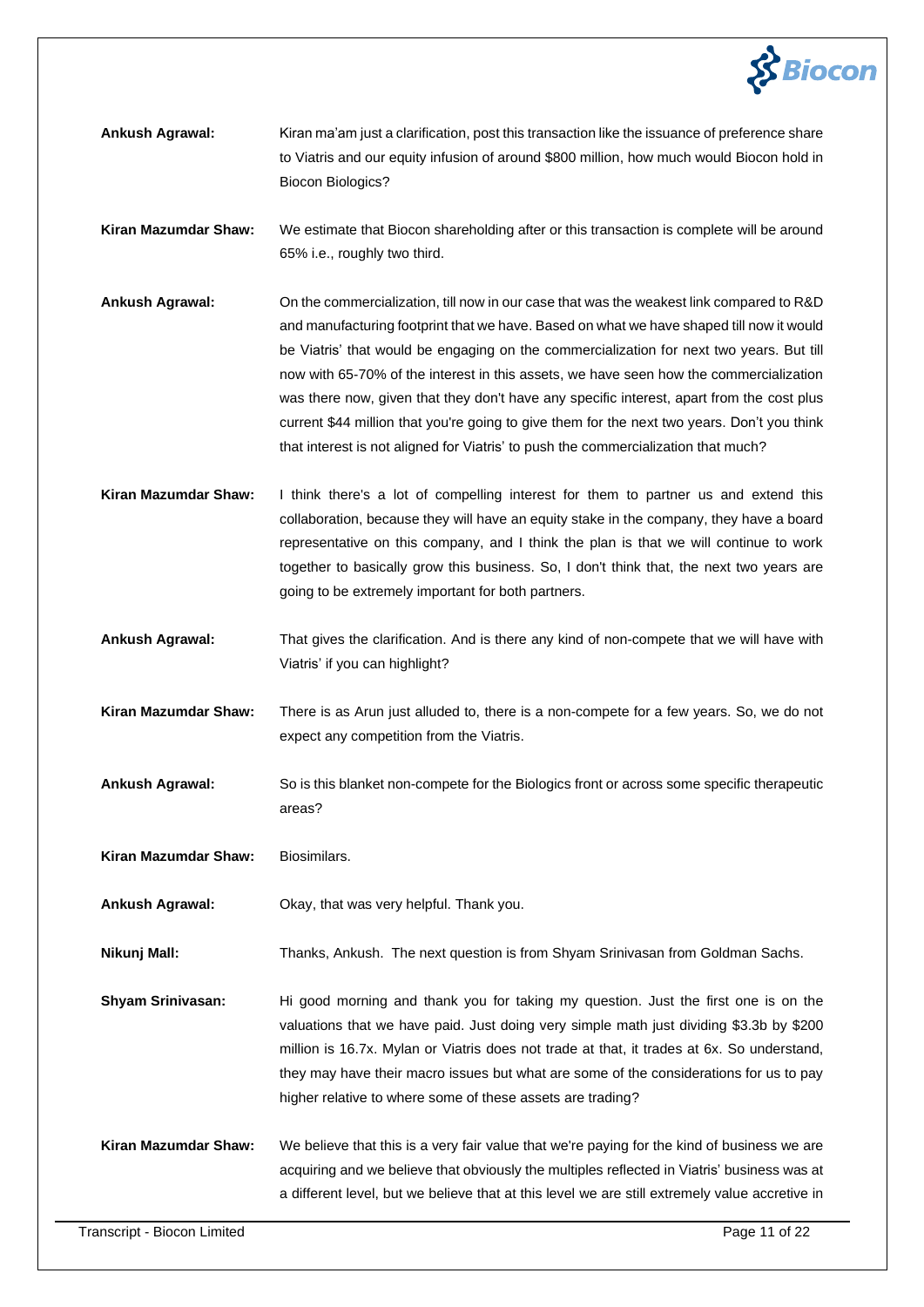

terms of our own realization. So, we are very comfortable with this valuation we believe it's a win-win. I think both companies have basically done a fair deal.

- **Shyam Srinivasan:** Okay, thank Kiran ma'am. Second question, historically, we have had an aversion to taking debt on our balance sheet. So, we are now going to be like at least let's assume \$800 million is only the equity part and \$1.2 billion comes from debt, I'm just making that assumption. So, you know just in terms of what has changed from a philosophy, and when you talk about value accretion in the press release, what are we referring to is it EPS, EBITDA? If you can share us anything in terms of what financial metrics are keeping in mind as we look forward?
- **Kiran Mazumdar Shaw:** As I mentioned in my opening remarks, this is an inflection point for us, you have to be bold and you have to basically take these kind of decisions at such important and critical points in one's journey. You are right that we've been very debt averse, but I think this was too big a deal to overlook and we believe that we have everything that it takes to basically support and finance the debt. So, as I mentioned in my remarks I think we will have the EBITDA bandwidth, we will have the opportunity to basically seek more infusion of equity at higher valuations and, of course, the business itself in the long term will actually support this debt very comfortably.
- **Shyam Srinivasan:** Thank you and all the best.

**Nikunj Mall:** Thanks, Shyam. The next question is from Sameer Baisiwala from Morgan Stanley.

- **Sameer Baisiwala:** Thanks a lot, and congratulations on a major milestone for the company. Kiran you mentioned that the Biocon's holding would be 65%. I thought the number would be around 52-53%. I mean, are you, including this \$800 million dilution as well as the Serum Institute dilution?
- **Kiran Mazumdar Shaw:** Yes. If you know the equity holding of Viatris at the conclusion of this deal is expected to be at least 12.9%. So, if you then factor in all the other investors, we believe Biocon will be at that level.
- **Sameer Baisiwala:** Okay. Just it's important so bear with me from where I'm coming from. So, 10% is already with the private equity, 15% goes to Serum - so 25% and then 13% from here and plus \$800 million, so where am I wrong?
- **Kiran Mazumdar Shaw:** I think the way it will work is very different in terms of these things. We will have to take it offline and explain it to you.
- **Sameer Baisiwala:** Okay, no worries and the second question is at what valuation would this private equity \$800 million infusion be? Would it be same as CCPS valuation or different?
- **Kiran Mazumdar Shaw:** At this point in time, I don't think we can really give you much optics, but at the time of closing, we will be able to share all these details with you.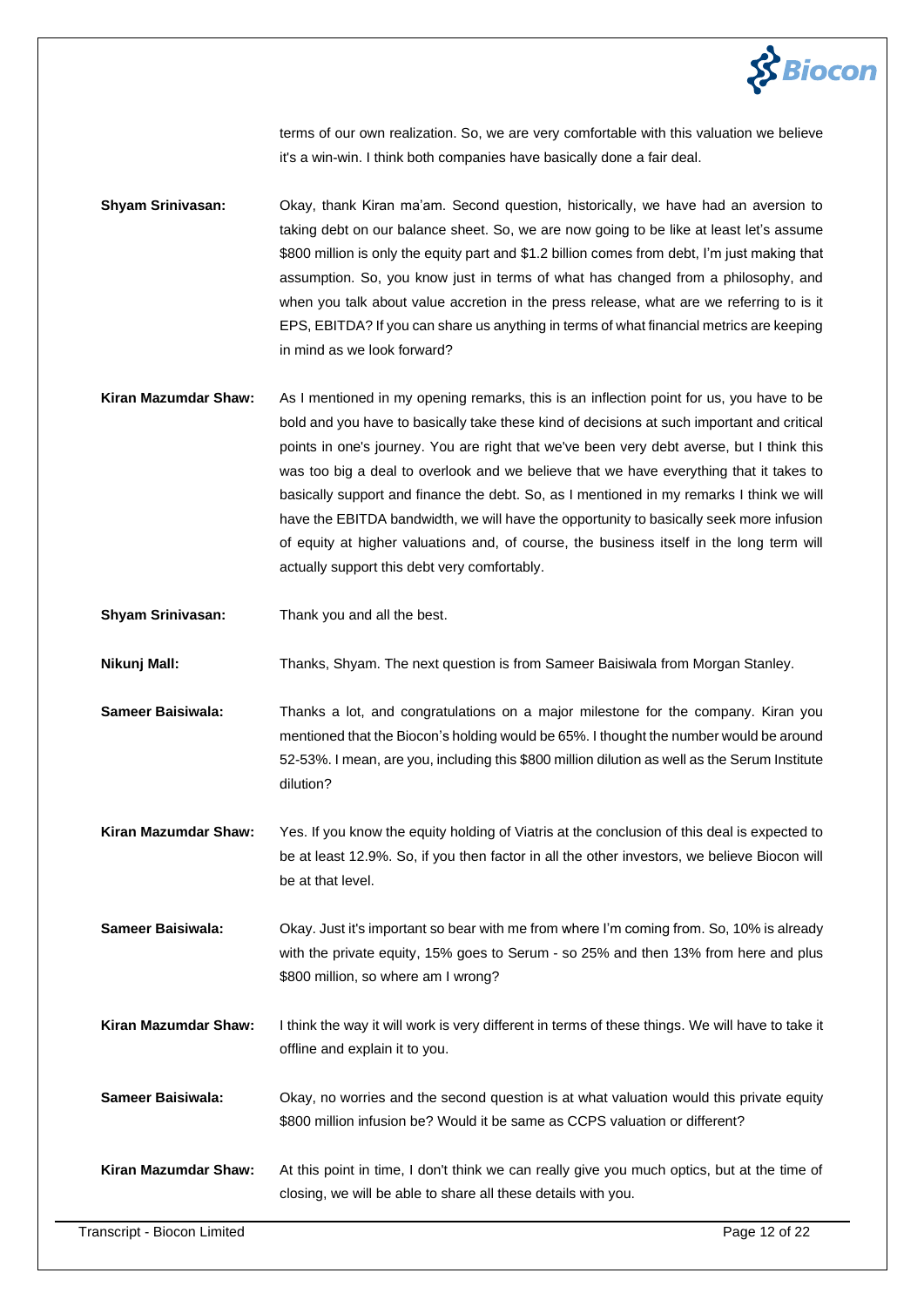

**Sameer Baisiwala:** Okay, and post this deal, what would be the total net debt with this entity?

- **Kiran Mazumdar Shaw:** I think we are still assessing the debt that we would like to finally end up with, but, as you just heard \$1.2 billion is the debt component of this particular transaction, and we believe that we currently have about \$300 million of overall debt. So, it's about 1.5 billion in the overall context, if I'm right Chini.
- **Chinappa M B:** That's right Kiran. So, our net debt to EBITDA will remain below 4x and we look to progressively bring it down below 3x towards 2x.
- **Sameer Baisiwala:** Okay, with your permission, one final question the projection that you have given for 2022 - \$875 million sales. Any color can you share and what I'm looking here is how much would be from Biocon partner products and non-partner products, US and non-US, broad ballpark would be fine.
- **Arun Chandavarkar:** No, Sameer we cannot give the breakup of that by geography or by product at this stage, and I just want to clarify those are Viatris' business. How much of that actually accrues to us depends on the date of closing.
- **Sameer Baisiwala:** Okay great. Thank you that's it from my side.
- **Nikunj Mall:** Thanks, Sameer. The next question is from Prakash Agarwal from Axis Capital.
- **Prakash Agarwal:** Hi good morning to all and congrats on the deal. Just wanted to understand or you know if I got this right, I think, the couple of questions already asked, so Mylan typically for first few years will not be in any of the biosimilars in development, in research or in marketing is that right understanding?
- **Kiran Mazumdar Shaw:** Right.
- **Prakash Agarwal:** Okay perfect and secondly for our vaccine business, I mean, given the footprint that we are getting with this deal, is it anyway adding more synergy to sell it in ROW and maybe developed market in future?
- **Kiran Mazumdar Shaw:** Yes, you're right in assuming that.

**Prakash Agarwal:** Okay, and, lastly, I mean second wave we have been talking about and you mentioned it gives a commercial foundation for this kind of deal with coming into experience in the next two years. The second wave if I'm not wrong would be hitting, I mean if all goes well 2025-26 right. So, we have a four-year window, as I understand, and before that we would be reaping benefits from the sales and profits of the existing portfolio that Mylan and you have. So you get the full rights of that P&L and you also have one product in the pipeline with Mylan which you have an option to buy and the synergies comes for the commercial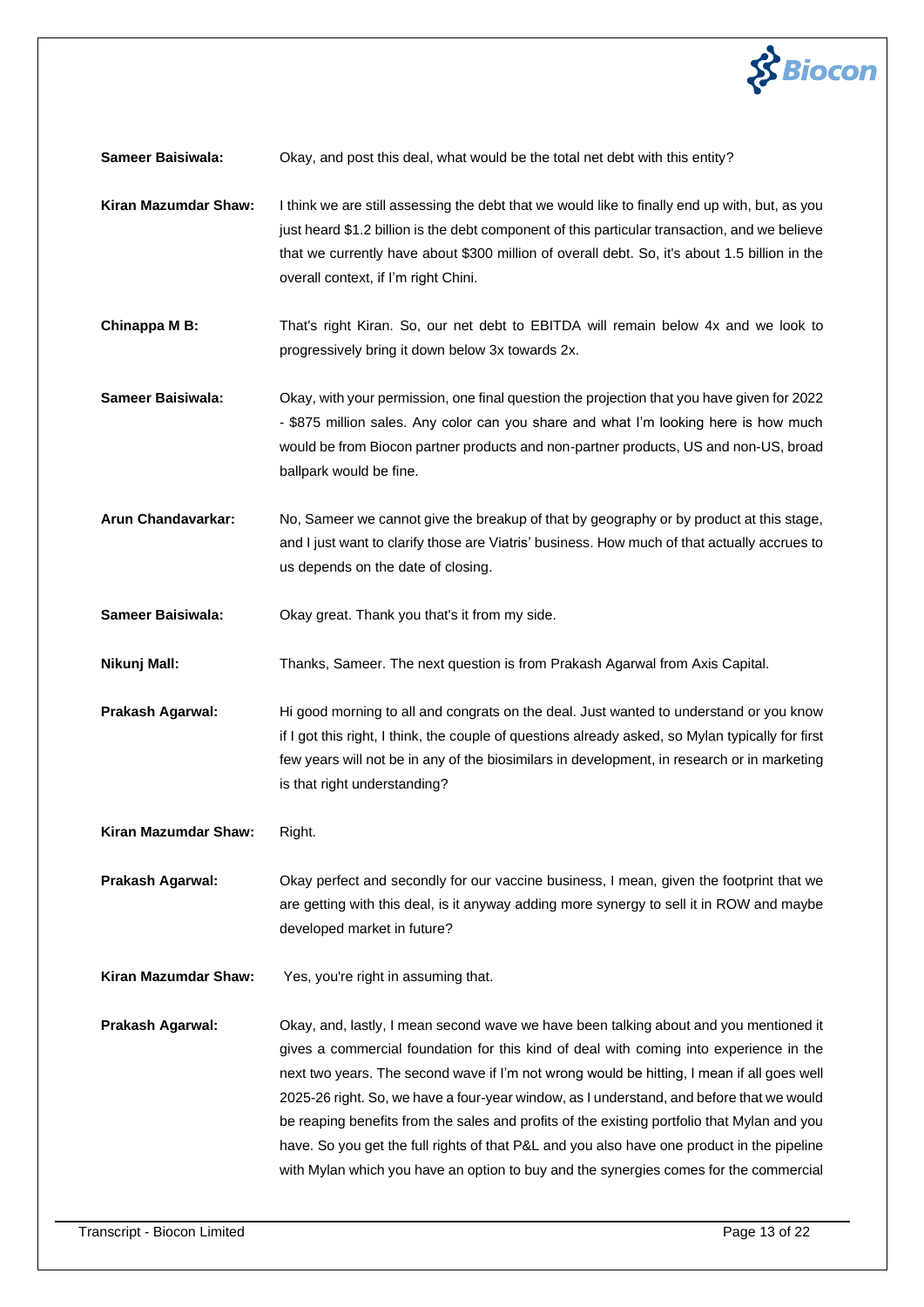

footprint for the next. So, these are the three key milestones or three key takeaways from this deal, is that right understanding?

**Kiran Mazumdar Shaw:** Yeah that's a fair understanding.

**Prakash Agarwal:** Okay perfect and, lastly, on the debt side, so CCPS is obviously will have its own structure, equity I understand but debt if you could just give us some color given its a foreign asset, it would be a forex debt and is the debt closed at a particular percentage, it would be helpful for our modeling purpose?

**Chinappa M B:** As we indicated already, the current debt levels are at \$300 million and we're looking at immediately \$1.2 billion of debt, which would look to progressively reduced to additional equity infusion beyond \$800 million by just adding \$300 million plus \$1.2 billion we are at \$1.5 billion now debt. We have already debt commitments and we believe that the costs are in line with the cost we currently have.

Prakash Agarwal: Around 4% or 4.5%.

**Chinappa M B:** Would say under that but we're not giving specifics.

**Prakash Agarwal:** Okay perfect great. Thank you and all the best.

**Nikunj Mall:** The next question is from Masira Vasanwala from FSSA Investment Managers.

**Masira Vasanwala:** I think you've been asked a question on margins before, I just wanted to understand what happens to sort of return on capital for this business? Initially, these pipeline of molecules and the capex was done, the commercial infrastructure wasn't required to be expensed by us, and I wonder how that changes now?

**Chinappa M B:** Hi Masira. So, when we have given a forecast for the 2023 numbers, you can see that we are still getting a \$250 million EBITDA after factoring in the commercial infrastructure costs in it and it is factored in \$250 million. This is also, just clarifying Damayanti's question earlier - Yes, on the first glance, you'd see our EBITDA margins actually are higher as a percentage of sales and Viatris' lower when you take \$250 million on \$1.1 billion, it appears, lower. But in that \$1.1 billion, there is about a third or above towards 30-40% of intercompany revenues. When you strip that out you actually come back with kind of core EBITDA margins at the similar lines between them. But if look at Biocon today and the merged business both would have similar EBITDA margins, stripped of the intercompany eliminations. And you could do the math of \$250 million growing to the payback and return on the new additional investments we're making for acquisition of this business.

**Masira Vasanwala:** I think we've heard a lot about the positives of this just what are the risks or what do you think could go wrong?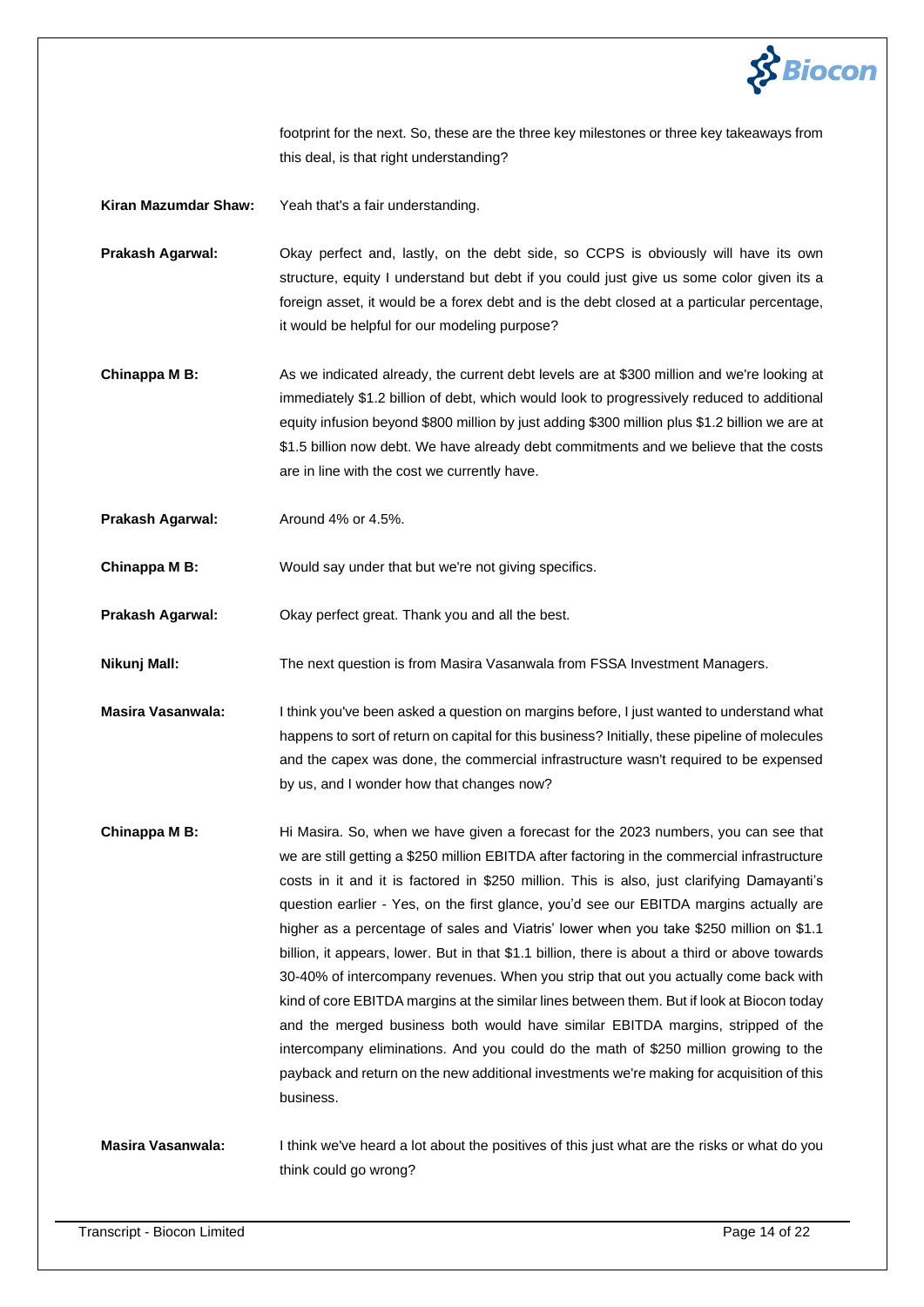

- **Kiran Mazumdar Shaw:** When we think we have basically you know considered all the risks and they seem to be fairly manageable. Obviously, we believe that the risks are of some market dynamics changing but we don't see that really happening in the near future, given that biosimilars are on the upward trajectory. Obviously, any patent related delays on some of the molecules could be some of the risk but that's an inherent risk of this business. Everyone would be looking at an execution risk, but I think the execution risk is quite small, considering that we are getting into a transition services agreement with Viatris. So, overall, I think the risk mitigation is fairly well thought out and we don't believe that we have huge unmanageable risks.
- **Masira Vasanwala:** Alright, thank you.

**Nikunj Mall:** Thanks, Marisa. Next question is from Tushar Manudhane from Motilal Oswal.

**Tushar Manudhane**: Thanks for the opportunity. So just on the estimates of \$1.1 billion of Viatris' sales in terms of the products, would it be like insulin Glargine, Bevacizumab as well as Aspart into these estimates?

**Kiran Mazumdar Shaw:** Yes, all the existing products because, as you know, these approvals have been delayed, Bevacizumab for instance, is awaiting approval because of site inspection, which has been deferred because of the pandemic. Now that the pandemic is coming under control, we believe that many of these inspections will happen and we will be able to get approval soon.

**Tushar Manudhane:** And once this deal is through, so what could be the kind of incremental working capital requirement for this business?

**Chinappa M B:** The business comes with standard working capital. Overall, we would say a couple of months in which the business comes with standard working capital. And the incremental growth will require an incremental investment in working capital.

**Tushar Manudhane:** Got it and just lastly, in terms of the addition of commercial infrastructure so like roughly ballpark, how many like people are coming on board with this acquisition, the ones who will be dealing with the commercial aspect of biosimilars?

**Kiran Mazumdar Shaw:** We can't give you exact numbers, but all we can say is that the present commercial salesforce that Viatris has, will be the ones that will transition to this business as a dedicated field force and, of course, the whole commercial infrastructure.

**Tushar Manudhane:** Thanks, and all the best.

**Nikunj Mall:** Thank you Tushar. I will first have everyone ask their first set of question and then come for follow ups. So next one is from Charulata Gaidhani from Dalal and Broacha.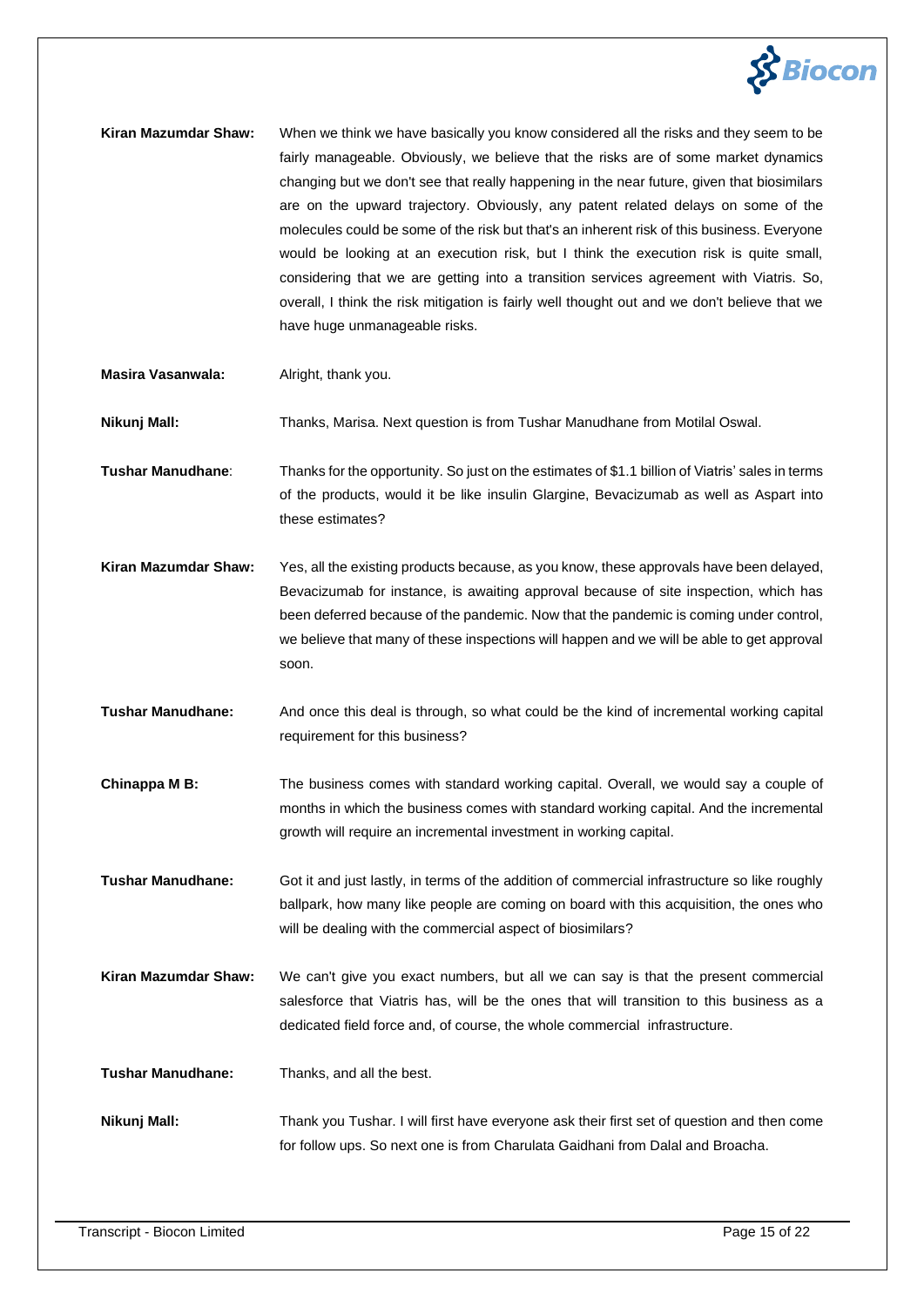

- **Charulata Gaidhani:** Hi, congrats on the deal. My question pertains to the earlier agreement with Mylan used to be for certain markets and certain with Biocon. So now, how do you plan to transition, do you look at US, Europe first and then move to other markets and how much will be the timeframe?
- **Arun Chandavarkar:** Actually, from an economic perspective, this transition is not critical from a value accretion because the full revenue and EBITDA, irrespective of the region will flow into Biocon Biologics post the closing. So, I want to clarify that this sequence, which you are talking about has no bearing on our revenue recognition or on our EBITDA recognition from sale of products by the Viatris' during the transition services. The second point is something that is work in progress. We're estimating time required in different jurisdictions to transfer, for example, the marketing authorizations and other licenses to Biocon Biologics, and that is work in progress. So it's too premature to give out you know sort of a sequence, at the same time. Let me also clarify that, one of the advantages that we've got is this transition services agreement, so we would not do something hastily especially considering that there is no economic disadvantage to keeping the transition services, since we get to book the revenue. So, we would ensure that there is a smooth transition over the next two years.
- **Charulata Gaidhani:** Okay, and will you be required to pay royalty to Viatris?
- **Arun Chandavarkar:** No, we've already mentioned that the transition services comes at a cost plus \$44 million per year and that's the way, because the royalty is normally paid when you get rights to patents and all that. In biosimilars business that's really not the case. So, the rights we're getting are Viatris' interest in collaboration products where we are already partnered with.
- **Charulata Gaidhani:** Okay, thank you.

**Nikunj Mall:** Thank you Charulata. Next question is from Harith Ahmed from Spark Capital.

**Harith Ahmed:** Good morning, thanks for the opportunity. So, when I think of your partnership with Viatris over the years, apart from commercial capabilities and the commercial infrastructures, they also brought to the table significant R&D and regulatory capabilities. So, do you inherit some of these R&D and regulatory capabilities as part of the deal, and if not, how should we think of your ability to create some of the capabilities yourselves?

**Arun Chandavarkar:** So, I just want to step in and clarify here that all the R&D happened at the Bangalore Biocon Biologics facilities. So R&D is something actually we brought to the table, manufacturing is something we brought to the table and from a regulatory capabilities we had some regulatory capabilities, but we were not front facing in the sense that since the marketing authorizations were held by Viatris in the advanced markets they were having the direct interactions as far as, for example, the BLA was concerned. But as far as CGMP inspections and the CMC part of the regulatory interactions, we were certainly well equipped to deal with that. But you're right that, to the extent that Viatris was managing global clinical trials that will transition to us, but we do have also complementary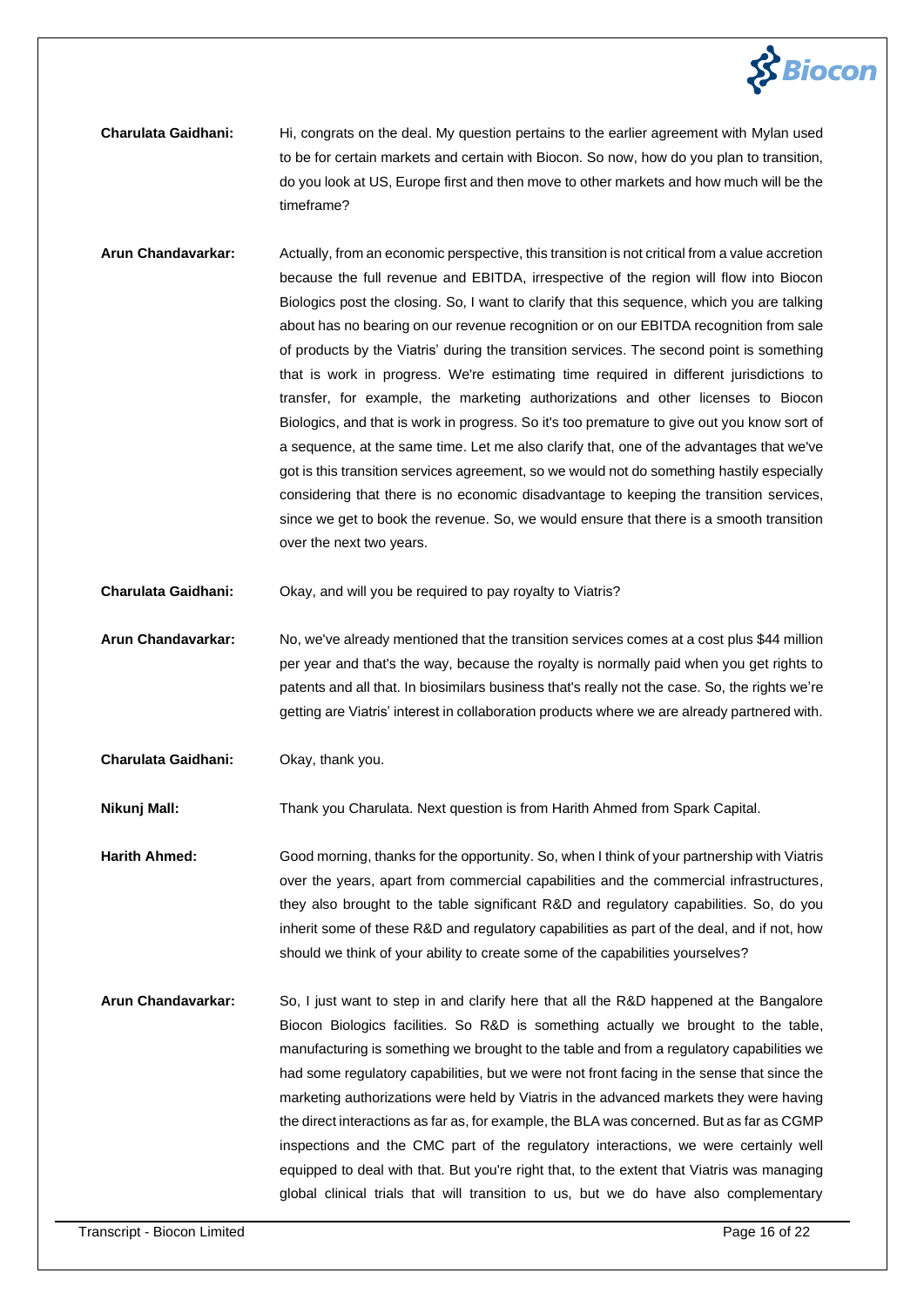

capabilities on managing clinical trials, for example, for the non-partner assets. But there will be some capabilities across clinical operations and regulatory that will transition to us along with the commercial infrastructure. I just want to correct your impression that R&D was happening at Viatris. Almost all the R&D was happening at Biocon Biologics, except managing certain global clinical operations.

**Kiran Mazumdar Shaw:** I also want to add that I clearly talked about complementary capabilities and R&D and manufacturing, was certainly a Biocon Biologics capability and I think in terms of advanced market commercialization, it was certainly Viatris' capability.

**Harith Ahmed:** Okay, that sounds good. The second question is on your comment that there are equity commitments from existing investors for this \$800 million round. So, will this round be funded entirely by existing investors, or will there be new investors coming on board and will Biocon invest more capital into Biocon Biologics as part of this round?

**Kiran Mazumdar Shaw:** So, the answer to both is yes, and I think we will give you more clarity on this deal closer to the closure of this deal.

**Harith Ahmed:** So, my last one, if I may, is on the commercial side of things, and obviously you talked about acquiring the commercial infrastructures from Viatris as part of this deal. Is there something that you would do differently from what Viatris has done so far on the commercial front? If you could throw some color around this?

**Kiran Mazumdar Shaw:** I don't think it is a question that we can answer at this point in time, I think, right now, we will focus on transitioning the commercial capabilities of Viatris to Biocon Biologics and the next two years are going to be extremely important to ensure that we completely understand the commercial capabilities that we need to undertake.

**Harith Ahmed:** Thank you.

**Nikunj Mall:** Thank you Harith. Next, one is from Cyndrella from Centrum.

**Cyndrella Carvalho:** Ma'am you have created an integrated entity, we have this one of its kind in today's world which is a great step in our journey, however, from a commercial point of view, how should we look at it, as you know, we have never been there, in terms of being in the front-end. What are the cost synergies that you are aiming for, or is there anything that you can highlight which you want to bring to the table to make this setup going ahead very strong, is there anything that you can highlight, as of now?

**Kiran Mazumdar Shaw:** Look as I said, this is a transformational step that we are taking and we will do all that it takes to basically make this acquisition a very successful one for Biocon Biologics because we really want to create a world leading organization, you know, which to me, is my legacy.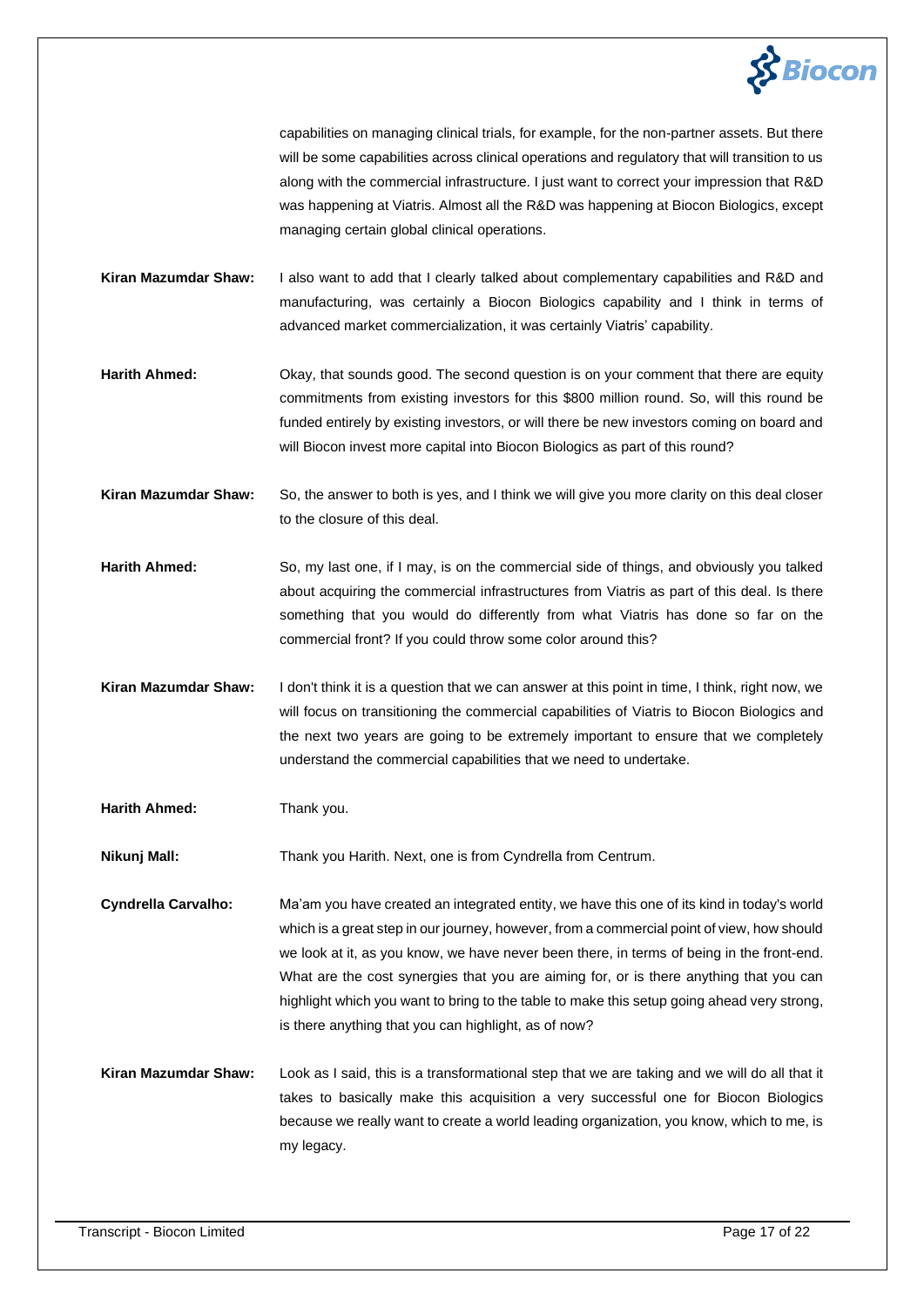

**Cyndrella Carvalho:** In terms of some clarifications, how should we look at any ex our portfolio or any commercial or any manufacturing assets that we will get along with this deal.

- **Kiran Mazumdar Shaw:** I think you need to understand that Biocon has been the manufacturing and R&D partner for Viatris. So what we are really focusing on is the commercial engine in developed markets that was really missing for us, because we were not front facing and this deal actually brings to us that commercial engine in developed markets, along with the economic benefits of the entire assets that we have partnered with them. That's why this deal has been structured in a way, where it's a win-win value creation deal and value unlocking deal on both sides.
- **Cyndrella Carvalho:** Thanks a lot. I'm trying to understand ex our basket of portfolio, ex our products is there any manufacturing that we get with the Viatris' deal?

Kiran Mazumdar Shaw: No, we don't and there is no need for that.

**Cyndrella Carvalho:** Okay, and so do we need to invest more in terms of any additional capacity creation for the upcoming portfolio.

**Kiran Mazumdar Shaw:** Look right now we've made all the investments that are necessary to support this portfolio, as you know, we have partnered with the Viatris for over 10 years, so I think we have been investing in creating those capacities for our partner programs. In the future, we will have to look at whether we need to you know invest more in capex depending on market demands and market opportunities.

**Cyndrella Carvalho:** Okay. Thank you so much ma'am that's helpful.

**Nikunj Mall:** Thanks, Cyndrella. Next one is from Yash Tanna from my iThought Advisory.

**Yash Tanna:** Firstly, congratulations on the deal and so Kiran ma'am mentioned that currently Biocon Biologics gets only a fraction of the profit and sales and now we get the full benefit of the profits and the sale. So, what is the additional benefit that we will get from acquiring or what was the previous economics that we had with Viatris, if you can get some more clarity on that?

**Kiran Mazumdar Shaw:** I don't think we'll be able to share the exact details but suffice to say that it is significantly higher.

**Yash Tanna: Okay got it. That was it thank you many congratulations once again.** 

**Nikunj Mall:** Thank you Yash. The next question is from Surya Patra from Philip Capital.

**Surya Patra:** Thanks for the follow up. On the cost structure, we know that this acquisition is making us a fully integrated play, starting from the developmental capability to manufacture to commercialization across the world. But with that, what are the kinds of changes that we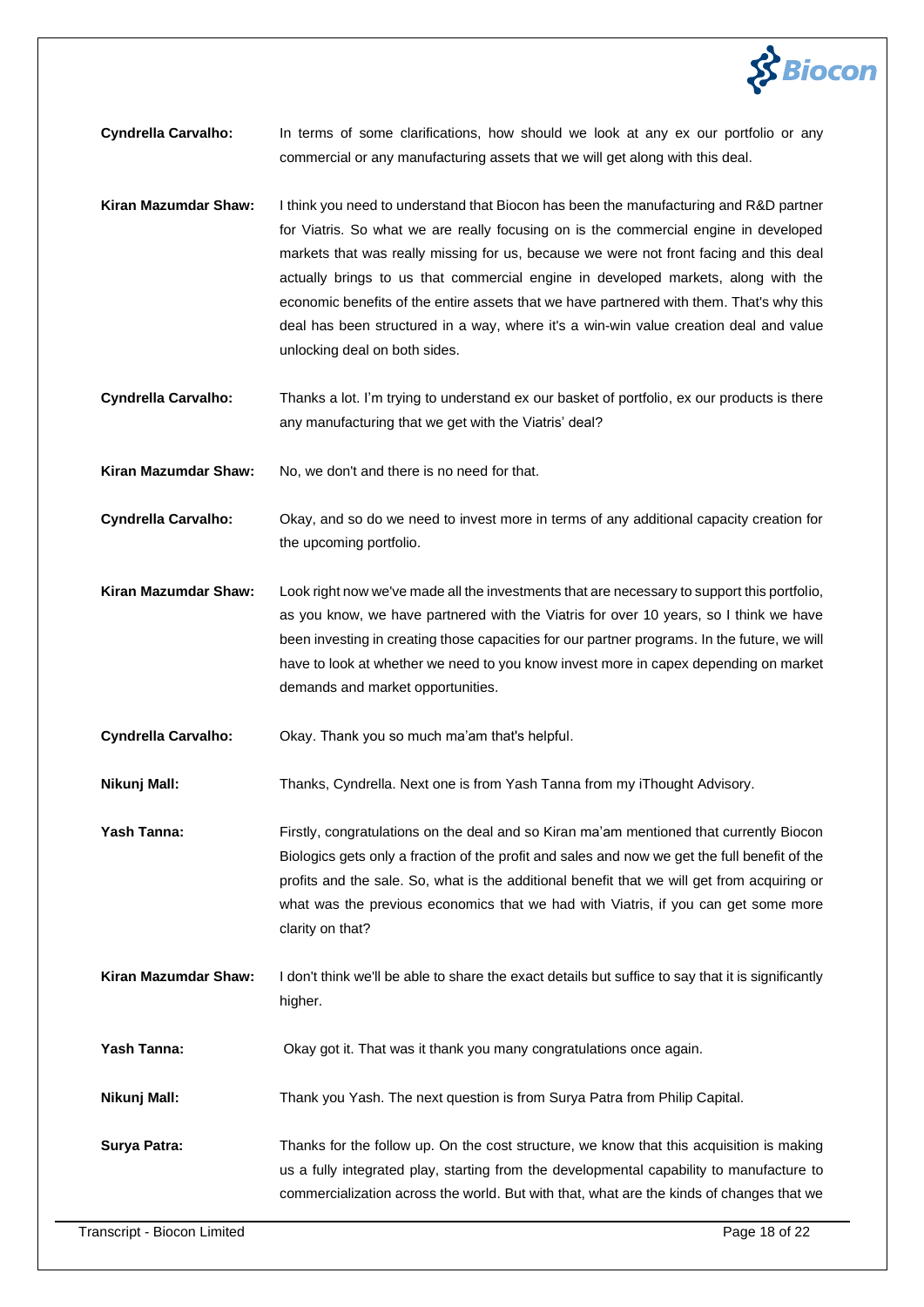

should expect that to the overall cost structure that we will be having in respect to R&D particularly? Because I believe, even Viatris was kind of a contributor, because we are charging back then, so what is the R&D structure that will be seeing or R&D cost structure that we will be seeing going ahead, because we will be having more product in the pipeline and that could add to the overall cost? And sure, also the benefit of this full integration that will also flow in, so some clarity on the cost structure, although you've given some sense about the margin, but on the cost structure if you can add something?

- **Kiran Mazumdar Shaw:** But I think you should look at the cost in the context of the overall business, I mean you know, please don't try and slice and dice things. I think you have to look at it holistically this is a business that is going to be a very large step-up for us. Obviously, as I mentioned the economic benefit that we're realizing from this deal is going to be much higher than what we have currently, and we believe we can support the business very comfortably. So, I don't think we need to get into nitty gritty of cost structure. Suffice to say that this is a business, we've broadly shared with you what Viatris' business brings to the table - \$1.1 billion in revenue and \$250 million of EBITDA next year. We believe that you know as we go forward, it is only going to be higher. We believe that the cost structure is well supported in this overall business. So, I think we would not be doing this deal if this business was not going to be an attractive business going forward.
- **Surya Patra:** That is correct. Just one more on the on the debt side, let's say for the consolidated business post this transaction what debt level is to be seen for Biocon as a whole?
- **Kiran Mazumdar Shaw:** I think we've already talked enough about the debt structuring and I think we should basically look at what the company is planning to do over time, as I said, right now, the debt levels are in the 4x range and we're trying to bring it down below 3x and I think that's the way you have to look at over the next year or two.
- **Siddharth Mittal:** Surya, if I may add that's specific to Biocon Biologics so Biocon generics and research both continues to be net cash positive. So, at a group level only debt that would be carried will be at biosimilars level.
- **Surya Patra:** Sure, this is really useful, thank you.
- **Nikunj Mall:** Thank you Surya. Next one is from Sameer Baisiwala from Morgan Stanley.

**Sameer Baisiwala:** Thanks for the follow up. Quick question, earlier BBL was planning to do IPO at some stage. Any thoughts on this? Does this deal change anything with regards to that?

- **Kiran Mazumdar Shaw:** No, I think we continue to look at an IPO within 2 years.
- **Sameer Baisiwala:** Okay, great and one more, for the two largest products in your portfolio Adali and Aflibercept, post this deal what would be our economic interest in both these products for the combined entity?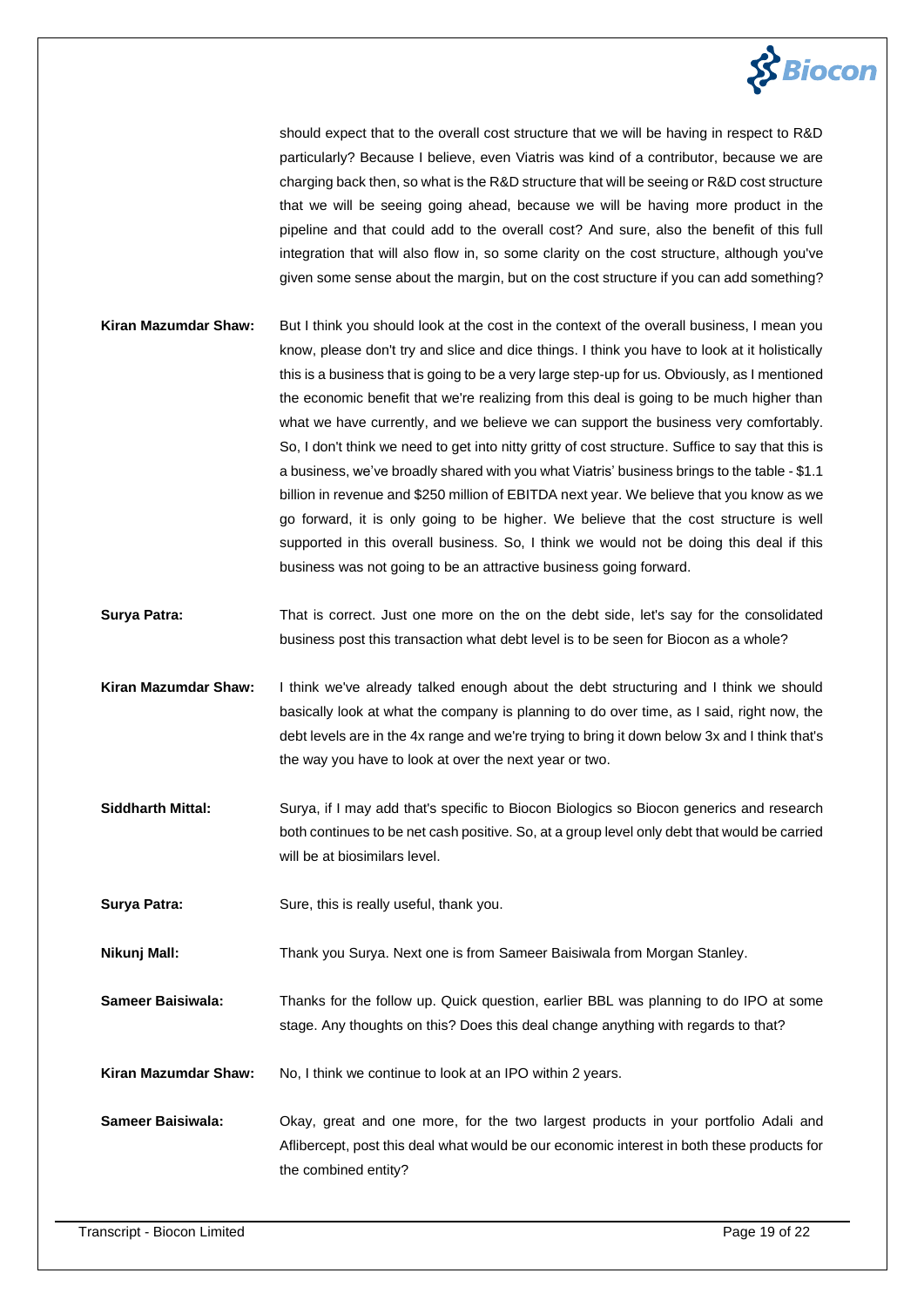

**Kiran Mazumdar Shaw:** Obviously, Adalimumab we would get the entire economic benefits that Viatris enjoys today and whatever Viatris enjoys in Aflibercept also will be transferred to us.

**Sameer Baisiwala:** No, I get that Kiran, but I guess what I'm saying is from a product point of view. So, if Viatris' was 50:50 with the Fuji or you know. So, what we get as a combined is a 50% stake?

**Kiran Mazumdar Shaw:** Yes

**Sameer Baisiwala:** Okay, got it. Thank you.

**Nikunj Mall:** Thank you Sameer. Next one is Nithya Balasubramanian from Bernstein.

**Nithya Balasubramanian:** Thank you for the follow up. Two quick ones on Aflibercept, one is when are you expecting market formation and two what incremental commercial infrastructure investment will Biocon Biologics have to make to commercialize Aflibercept because it's in the ophthalmology category?

**Arun Chandavarkar:** Let me step in, that I would like to discuss Aflibercept only if and when we exercise our option, right now it is too premature to discuss market formation dates. All this about IP strategies and all is not something that we would be privy to in terms of Viatris' strategy as of now. That is part of the exercise that we would all evaluate and I'm not very sure that we will be in a position to disclose publicly any of these IP strategies which talk about market formation dates.

**Nithya Balasubramanian:** Understood Arun. But if I may ask you this, that in case you're going ahead with exercising your option with Aflibercept, is the ophthalmology infrastructure something that would come as part of the deal, or something that you will have to invest in separately?

**Arun Chandavarkar:** Whatever exists in terms of commercial infrastructure with Viatris' to support biosimilars comes to us if they have an existing infrastructure to support ophthalmology that would come to us.

**Nithya Balasubramanian:** They don't, so should we assume, then that Biocon will be investing.

**Arun Chandavarkar:** Obviously, because what comes to us is only what exists with them.

**Nithya Balasubramanian:** Understood, thank you.

**Nikunj Mall:** Thank you Nithya. The next question is from Tarang Agarwal.

**Tarang Agrawal:** Good morning this is Tarang from Old Bridge Capital, three questions from my side. One, given the two businesses will actually complimentary with minimal overlaps what kind of synergies do you really envisage and it's more about being able to compete more effectively, because now you'll have the entire value chain, instead of it being split?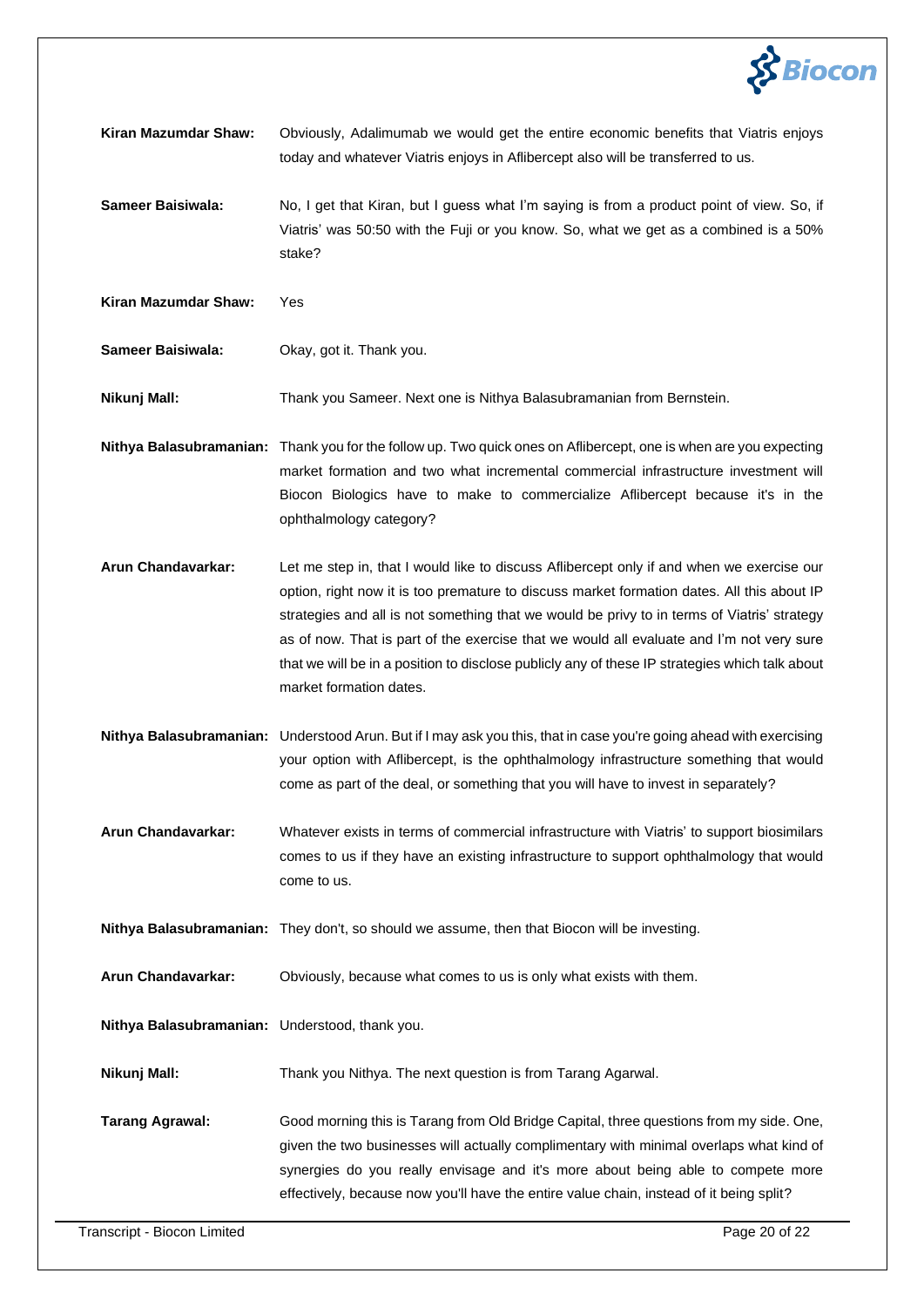

- **Kiran Mazumdar Shaw:** Yes, that's really the way that the two partners have looked at it. There are some very strong synergies to vertically integrate this into one integrated entity and we believe that there are some synergies that can be hugely beneficial in terms of competitiveness.
- **Tarang Agrawal:** Second, if I recall Biocon also had collaboration with Sandoz for its Wave 2 so what happens to that?
- **Arun Chandavarkar:** That continues unchanged and this deal has no impact on that.
- **Tarang Agrawal:** So, the commercialization of that will rest with Sandoz?
- **Arun Chandavarkar:** That deal is not impacted by this.
- **Tarang Agrawal:** Got it and third, by when do you expect this transaction to close?
- **Kiran Mazumdar Shaw:** I think, by the second half of FY23 it should be complete, towards the end of this year. We're hoping sooner than later, but we are providing for a date that is in the second half of this coming fiscal.
- **Nikunj Mall:** Thanks, Tarang. The question is from Mr. Bharat Seth.
- **Bharat Sheth:** Thanks for opportunity, just one question to Chini. When we are saying that potential revenue is \$1.1 billion for FY23, but when we spoke about this EBITDA we strip off some of the sales Biocon is making to Viatris. So, post that how much of the sales do we expect from Viatris or that has been already factored in when giving a sales target of 1.1 billion?
- **Chinappa M B:** We've presented the \$1.1 billion and \$250 million just to give you dimension of the size of the business that we are acquiring. \$1.1 billion represents the end market sales of Viatris, and as I indicated earlier, if you want to add revenues of the two businesses, there would be the inter-company elimination and that would be towards the mid to high 30s or 40% mark. So, you would eliminate \$400 odd million from this \$1.1 billion.
- **Bharat Sheth:** Same thing is applicable on the working capital side also.
- **Chinappa M B:** Working capital, yes there will be minor adjustments for inventory that we have sold to Viatris that's sitting on their books. But largely which will come within what we had indicated earlier, that the business comes with normalize working capital and will not require any additional investment at our end but, along with the business growth, we need to invest more into working capital.

**Bharat Sheth:** All the best.